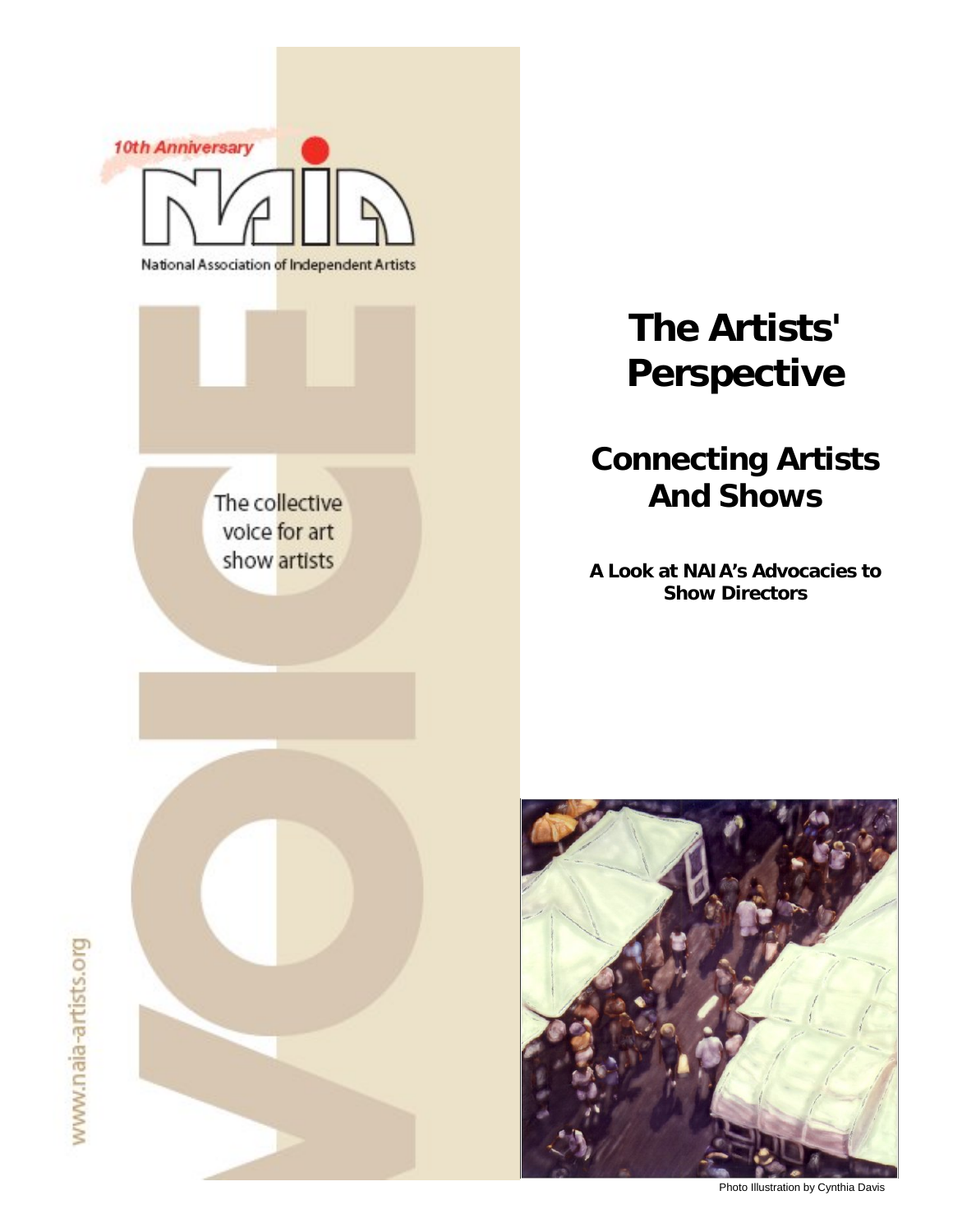

The mission of the National Association of Independent Artists is to strengthen, improve and promote the artistic, professional and economic success of artists who exhibit in art shows. We are committed to integrity, creativity, and the pursuit of excellence and we advocate for the highest ideals and practices within all aspects of the art show environment.

The purpose of these documents is to raise the awareness of those aspects of art shows that directly affect artists and to open a dialogue among show directors and artists in order that we may work together to improve art shows. NAIA is dedicated to advocating from the artist's perspective while recognizing the interdependence existing among us all.

In 1995, NAIA was founded by a group of dedicated artists who believed it was time for artists to join and speak with a collective voice. At that time, there were several key issues for which NAIA chose to advocate. They were listed on the NAIA website as goals and initiatives, and served to guide NAIA in its endeavors. We recently completed a yearlong strategic planning. We have identified through surveys of both our membership and the larger group of art show artists, the desire that we strengthen our advocacy efforts.

NAIA is certain that art fairs and their directors recognize the profound importance and value of the artist's point of view. NAIA recognizes that art shows have unique and important positions that deserve the same kind of consideration as the artists.

NAIA believes that by considering the perspectives of both the show and the artists and by learning the requirements for the success of each, that we will grow, prosper, and preserve the uniqueness of art shows. Many of us, shows and artists alike, have been involved in providing the public with an opportunity to view art, meet artists, and purchase art for over 35 years. We believe we all should do everything within our powers to continue this unique American phenomenon for generations to come.

NAIA accepts your help in assuming this responsibility. Our interdependence in this endeavor is indisputable.

National Association of Independent Artists 2006 Board of Directors

Michael Kopald, Chair MichaelKopald@naia-aritsts.org

Richard Carner, Vice-Chair RichardCarner@naia-artists.org

Bonnie Blandford, Treasurer BonnieBlandford@naia-artists.org

Janet Parke, Secretary JanetParke@naia-artists.org

Sally J. Bright SallyJBright@naia-artists.org Paul Germain PaulGermain@naia-artists.org

Woody Jones WoodyJones@naia-artists.org

Suzanne Juneau SuzanneJuneau@naia-artists.org

Bruce Meyer BruceMeyer@naia-artists.org

Sarah Rishel SarahRishel@naia-artists.org

Ardath Prendergast, Executive Director National Association of Independent Artists 72 Douglas St., Homosassa, FL 34446; 352-382-7158 www.naia-artists.org; ArdathPrendergast@naia-artists.org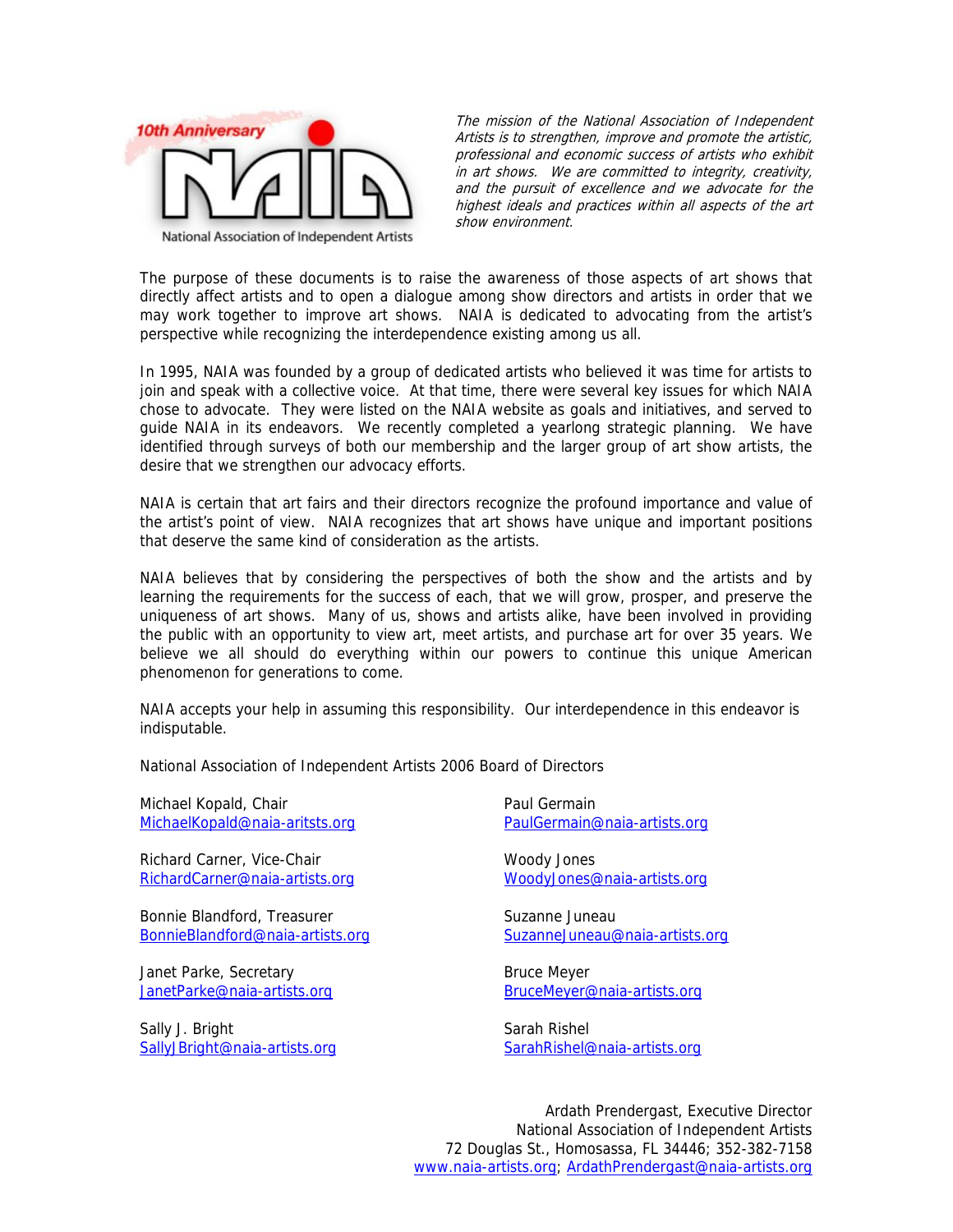# **CONTENTS**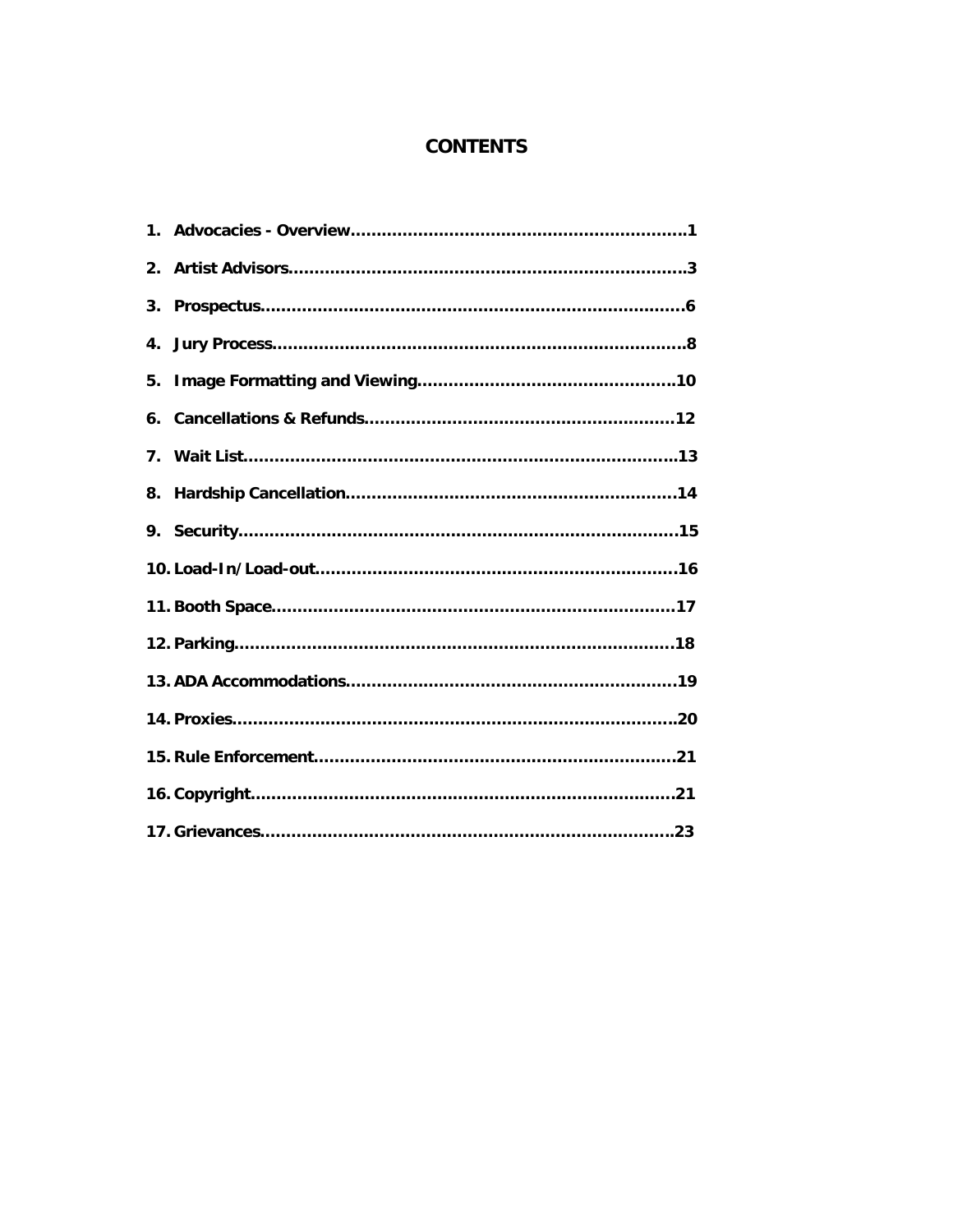# **NAIA ADVOCACIES**

#### **Artist Advisors**

The NAIA urges all shows to develop an Artist Advisory Committee of artists who participate in art shows to consult on all aspects of the show's policies.

#### **APPLICATION PROCESS ADVOCACIES**

#### **Prospectus**

NAIA urges shows to create a concise but clear prospectus. It should include an explanation of the jury process and spaces available. It should not request Social Security numbers.

#### **Jury Process**

The NAIA advocates for a knowledgeable jury panel and a full disclosure of the jury process and practices.

#### **Image Formatting & Viewing**

The NAIA advocates that all shows adopt a standard method for marking slides to enable artist's use of a slide for more than one application, rather than repeatedly re-labeling slides for each show to which they apply.

For any show that chooses to use digital images for jury submission, the NAIA advocates that the show adopt a standard digital image format, to avoid constant re-formatting of jury images and multiple uploads.

NAIA also advocates that shows adopt a standard method for viewing the images so artists can prepare their images correctly for the exact viewing conditions and thus be assured their images are viewed properly.

#### **Cancellations & Refunds**

The NAIA advocates that all shows establish a reasonable period of time during which accepted artists may cancel and receive a booth fee refund. Engaging in the application process should be considered only a commitment to jury; not a commitment to show.

#### **Wait List**

The NAIA urges art shows to adopt a clear wait list policy, and state plainly the method by which wait listed artists will be informed of openings in the show.

#### **Hardship Cancellation**

The NAIA advocates that art festivals adopt a policy that addresses artist cancellations due to an emergency or unusual hardship, with clear guidelines for receiving a full or partial refund of fees.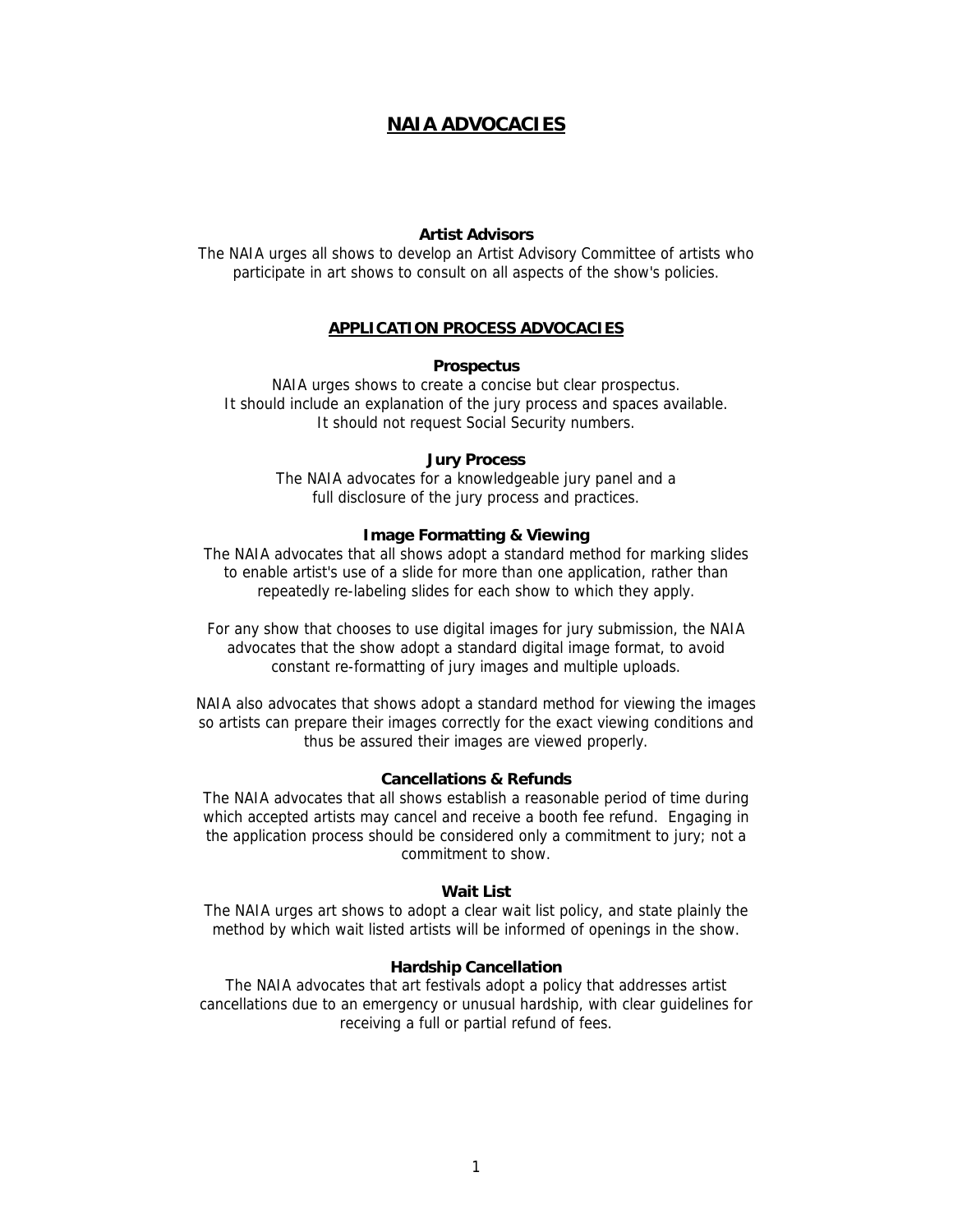#### **OPERATIONAL PROCESS ADVOCACIES**

#### **Security**

NAIA advocates that 24-hour security be provided at the show site, and to and from parking areas, from the beginning of load-in to the end of load-out.

#### **Load-in/Load-out**

NAIA advocates that a systemized process for load-in and load-out be implemented.

#### **Booth Space**

NAIA advocates for a minimum 12' x 12' booth space for each artist that is free from obstruction and easily accessible in patrons' traffic flow**.**

#### **Parking**

NAIA advocates that free or reasonably priced easily accessible parking be provided for artists' vehicles throughout the duration of the show.

#### **ADA Accommodations**

The NAIA urges all shows to be aware of the requirements of the Americans with Disabilities Act as it may pertain to accessibility by artists and patrons with disabilities. Further, the NAIA advocates that all shows make such reasonable accommodations as will permit artists with disabilities to participate as exhibitors in the show.

#### **Procedural Advocacies**

#### **Proxies**

The NAIA encourages shows to require accepted artists to appear in person for the entire show. The NAIA advocates that proxies at shows be prohibited except in the most extenuating of circumstances.

#### **Rule Enforcement**

The NAIA advocates that an art show's rules for artists be clear and readily accessible. A show's stature will be enhanced by fairly and consistently applying the rules**.** 

#### **Copyright**

The NAIA reminds shows that artists hold copyrights on their images. Shows should be aware that the use of artists' images beyond any permission specifically granted by the artist is subject to the copyright laws of the United **States** 

#### **Grievances**

The NAIA encourages shows to develop fair and equitable grievance procedures through which artists can voice their complaints without retribution**.**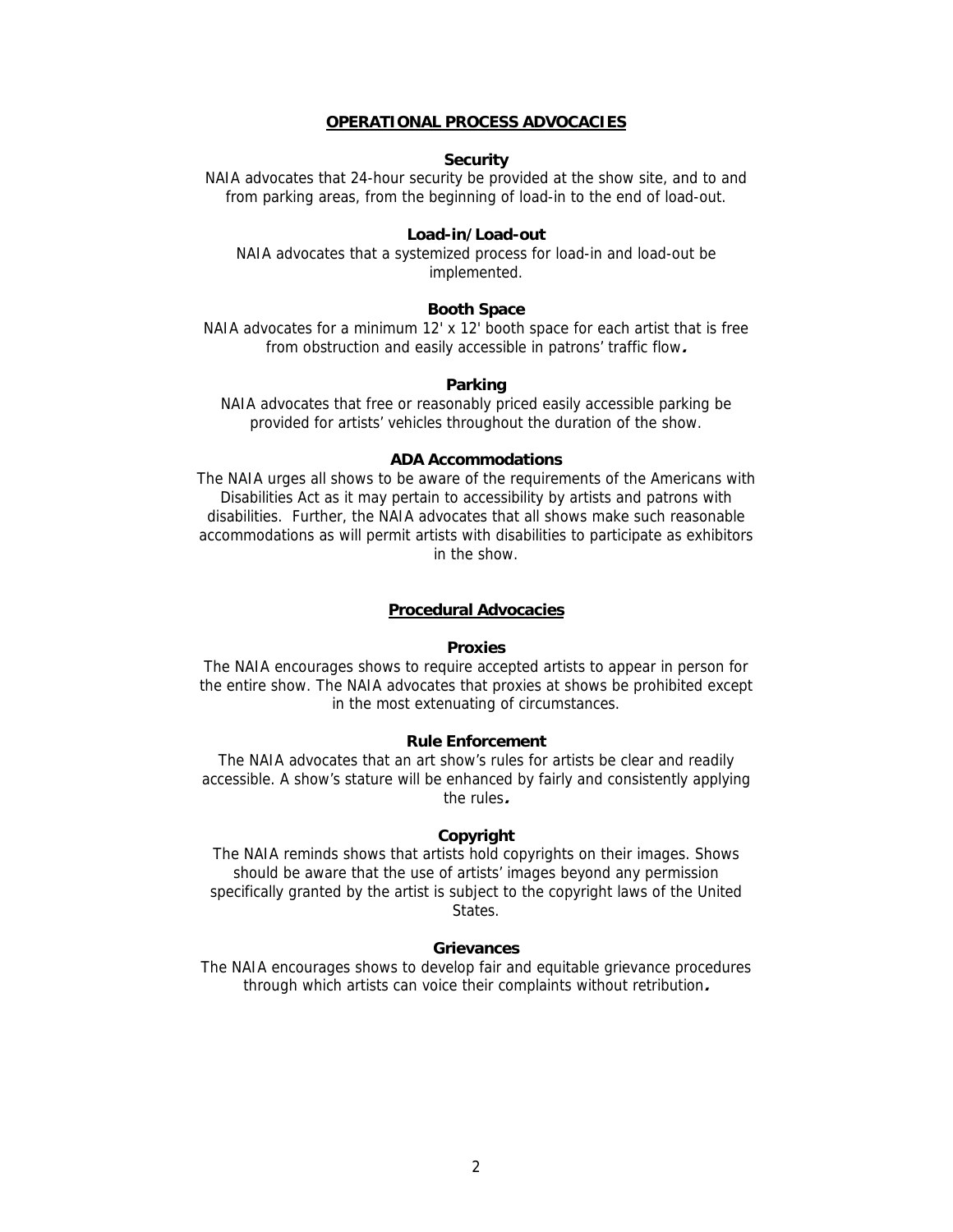## **Artist Advisors**

# **The NAIA urges all shows to develop an Artist Advisory Committee of artists who participate in art shows to consult on all aspects of the show's policies**

**\_\_\_\_\_\_\_\_\_\_\_\_\_\_\_\_\_\_\_\_\_\_\_\_\_\_\_\_\_\_\_\_\_\_\_\_\_\_\_\_\_\_\_\_\_\_\_\_\_\_\_\_\_\_\_\_\_\_\_\_\_\_\_\_\_\_\_**

The artist community is filled with artists who have participated in art shows around the country for many years. These artists have a wealth of first-hand experience in seeing both the good and the rough in shows of many varieties: large and small, shows run by non-profit and for-profit businesses, shows organized by community volunteers and professional paid staff. They have experienced weather issues of the extremes, security concerns, and booth layout inequities. They have seen the results of good marketing campaigns, and the shows that fade when sales are poor. Artists add to that wealth of knowledge with each show they do. A wise show can benefit from this knowledge.

## **Strengths of an Artist Advisory Committee**

Producing an art show is a large endeavor. Artists recognize that for many show directors, producing the show is a full-time-plus job. For some directors, it is just one of a number of tasks within their job functions. , For others, it is a volunteer effort they may give to their community as a fundraising effort for a larger cause. In each case, the director is focused on the development and operation of their own show, and may not have the time, energy or budget to communicate with or travel to learn from other shows.

Artists, on the other hand, are communicating with and traveling to those shows. As part of their business in participating in shows, they are observing the mechanics of the shows, communicating one-on-one with the patrons at the shows, and sharing information with their fellow artists. As a result, artists develop a perspective on the shows that directors who may be focused on other operational aspects may never have the opportunity to see.

Drawing from the experience and knowledge of artists is a service that shows should not overlook. Among areas that artists can advise may be:

# • **Setting event dates that coordinate with existing shows**

Artists are very aware of show calendars around the region or the country. In cases where a show's calendar is not inflexible due to local issues, artist advisors can help a show coordinate dates that best fit into calendars that might make it attractive to applicants.

#### • **Site location and booth layouts**

What makes a good show site? How do terrain surfaces affect artists and patrons? How can a show create a booth layout that maximizes patron flow and provides all artists with equal and good locations? How might shows address issues with spaces that are not as good as others? How much space do artists need to be able to set up and display properly? How do layouts affect patron enjoyment? What are some of the wind issues that affect booths and booth layouts? How can a show honor artist space requests (such as being near a companion artist, or adaptations due to physical issues, etc.) without causing undue burden on the show?

#### • **Artistic medium information**

What are the different artistic mediums and how are they defined? What medium categories might a show want to specify? What does a particular art term or medium technique mean? What are some of the new and cutting edge mediums and techniques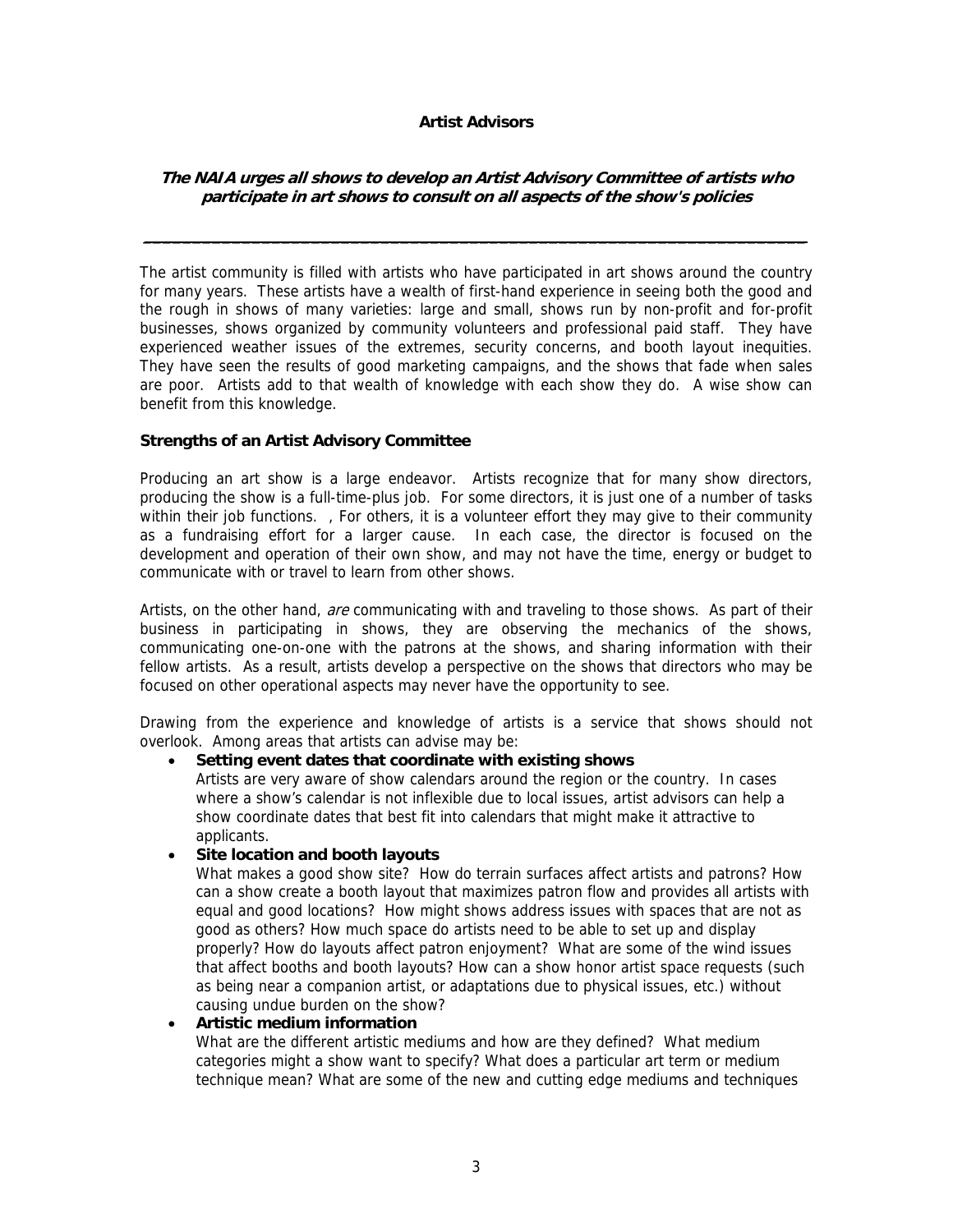that artists are creating? When do medium categories restrict, rather than promote, artistic creativity?

# • **Load in and load out procedures and traffic flow**

How can traffic flow be directed to help the set up and break down process run smoothly? How much time does an artist need to safely and adequately set up and break down their booths? What are the issues around dollying a booth and artwork? How do weather issues and security issues affect artists in their set up and break down? How do parking issues affect an artist's ability to do a show? What are some of the vehicle size issues that artists have when trying to park? What kinds of procedures might a show have to evacuate artists in an emergency?

# • **Security procedures, including parking**

Why is security in parking areas critical to artists? How can shows offer secure parking to artists? When are parking issues a "make or break" factor in participating in a show?

# • **Police or security presence**

What effect does visible police presence have on artists and on patrons? How much security is enough? What are the overnight issues for artists? Why is security so critical during set up and break down, and during opening and closing each day? What are some good, yet cost-effective, security measures that shows can do? How can a show communicate security procedures to artists, and what methods can be used to insure artists are able to quickly contact security personnel with needed?

# • **Weather alert procedures**

What kinds of obligations should shows assume in advising artists of pending adverse weather issues? How can shows quickly get word out to artists about weather concerns? What kinds of procedures should shows have in place to deal with weather emergencies?

• **Event marketing**  How and why is target marketing crucial to the artist? How can artists assist you in marketing your show?

# • **Artist liaison and communication**

How can your artist advisors act as liaisons between your show and artists at the show, and with artists in general? Why will other artists sometimes communicate better with your advisors, than with the show directly? How does sharing knowledge about all aspects of your show encourage artists to support your show? How can artist advisors help your show's patrons?

# **Developing an Artist Advisory Committee**

Choosing the artists to be on your committee can be as enjoyable as it is informative. The chances are that artists you invite will be honored to serve.

Considerations in selecting your Artist Advisory Committee may include:

• **Balance:** 

Aim to create a balance of artist backgrounds and perspectives: ethnic diversity, range of mediums, experience in arts festivals (i.e., local/regional/national experience; number of years doing festivals, etc.)

# • **A willingness to look at the larger perspective:**

Seek artists who understand that they represent the larger body of artists, rather than pushing their own personal agendas. Advisors should be willing to share their experiences and use their collective reasoning and ideas to advise and suggest solutions to issues regarding artist needs and wants, as well as the enjoyment of the festival-going public.

Additionally, seek advisors who are willing to keep in mind the realities of the festival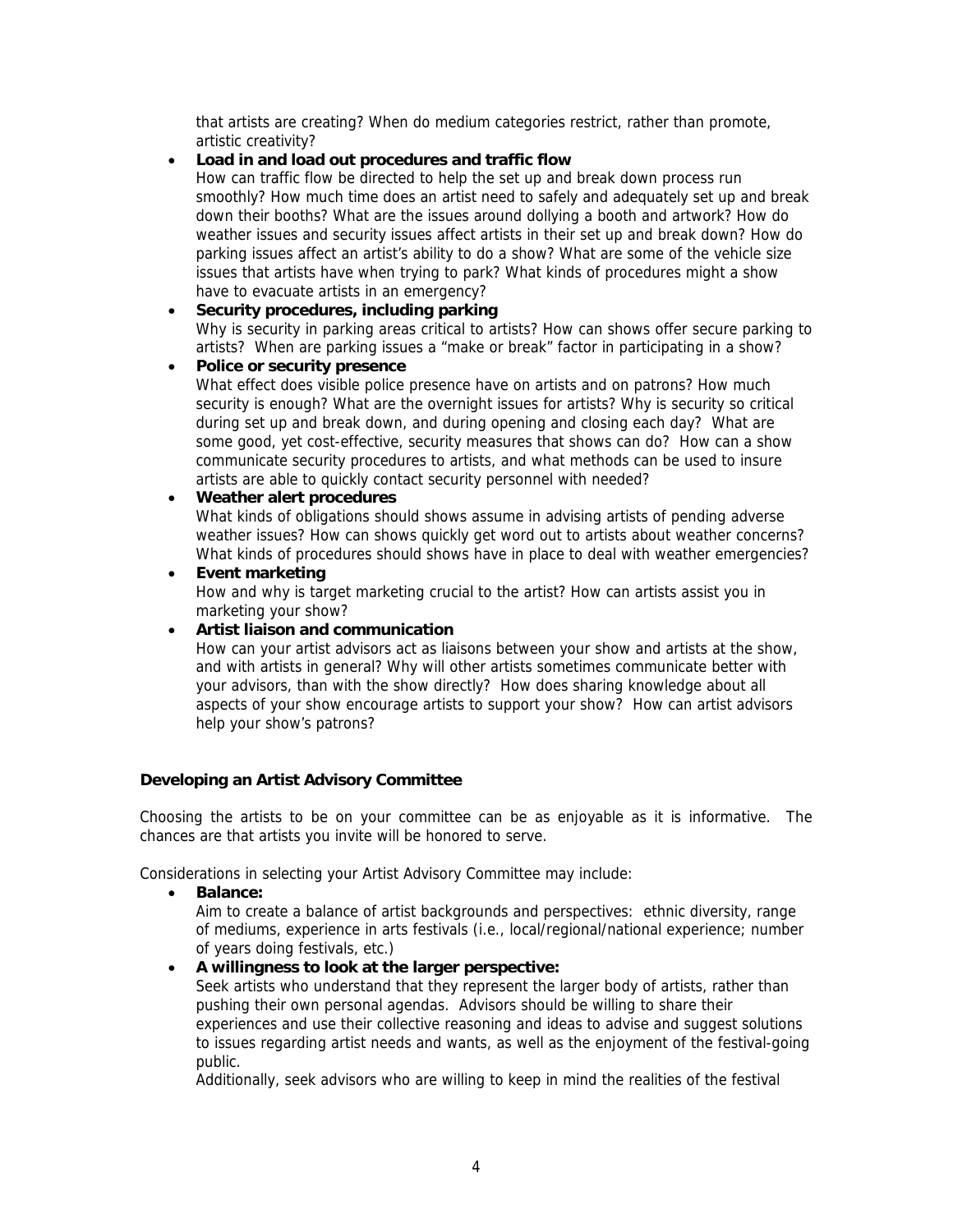organization: budgets; event sponsor expectations; city laws; politics and issues; neighborhood concerns; etc.

#### • **Term rotation:**

Consider establishing term limits and rotations in order to 1) allow committee members an understanding of the commitment that is expected of them; 2) stimulate new ideas and enthusiasm by bringing in new committee members; 3) eliminate concerns of favoritism or cronyism among artists who are not on the committee.

Artists have a vested interest in seeing art shows survive and thrive. By including artists into the production process, shows may fill a gap that may exist between their concept of an event, and the reality as viewed through the artist's perspective. The result can be an enriched and more successful event for all.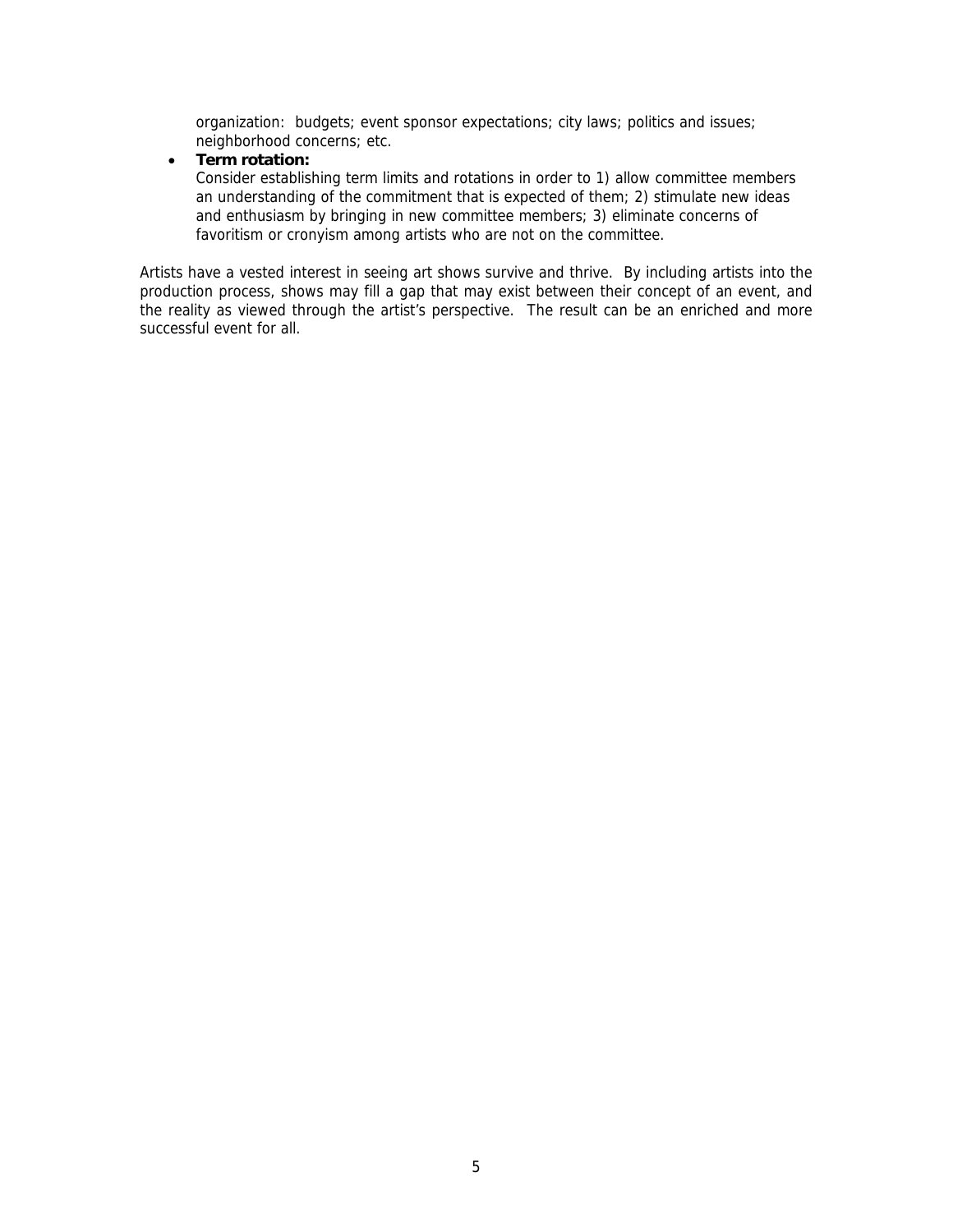#### **Prospectus**

#### **NAIA urges shows to create a concise but clear prospectus. It should include an explanation of the jury process and spaces available. It should not request Social Security numbers.**

 $\_$  , and the set of the set of the set of the set of the set of the set of the set of the set of the set of the set of the set of the set of the set of the set of the set of the set of the set of the set of the set of th

#### **PROSPECTUS**

The design, layout and content of applications are the decisions of each individual show. Artists do not expect nor want all shows to be clones of one another. However, in order to make educated decisions when applying to shows, artists tend to look for specific information in a show's prospectus. The NAIA has developed a model prospectus to assist shows in developing a complete and comprehensive prospectus, which can be accessed at **http://naiaartists.org/work/prospectus.htm**. A few specific areas are discussed below.

#### • **JURY PROCESS**

Artists seek relevant information concerning the jurors and the dynamics of the jury process to be better assured of fair competition among applicants. (Please reference our paper on Jury Process for further information.)

#### • **SPACES AVAILABLE**

Artists want to know the probabilities of securing a space in the show, including how many spaces are available in the entire show, how many available in each category, the number of pre-invited artists, and the number of spaces reserved for director invitations.

#### • **NO SOCIAL SECURITY NUMBERS**

In this age when identity theft is a real concern to all, special attention must be given to the accumulation, intended use and destruction of specific personal information. The Federal Trade Commission advises individuals that before revealing any personal identity information they should find out how it will be used, how it will be secured, if it will be shared with others, and how it will be destroyed. Since artists apply to shows as individuals or small collaborations, show applications contain information of a personal nature. Personal data, and especially a social security number, is ripe for identity theft. Only if an artist receives a monetary award at the show should the show ask for a Social Security or Employer ID number. In fact, the show can hold the award check until the artist has given the show their Social Security or Employer ID number. However, it is obligatory to destroy copies of artists' Social Security numbers after filing appropriate governmental reporting forms.

Please take notice that Federal law forbids any individual from requiring another individual to disclose his/her Social Security Account Number, unless said individual is requesting benefits from the Social Security Administration or is using the number to report income or request a refund. The Privacy Act of 1974 states, "It shall be unlawful… to deny to any individual any right, benefit, or privilege provided by law because of such individual's refusal to disclose his social security number." Section 7(a)(1), 5 USC § 552a (note)

NAIA advises shows to seek legal counsel with regard to use of artist's Social Security numbers if they have any questions in this regard.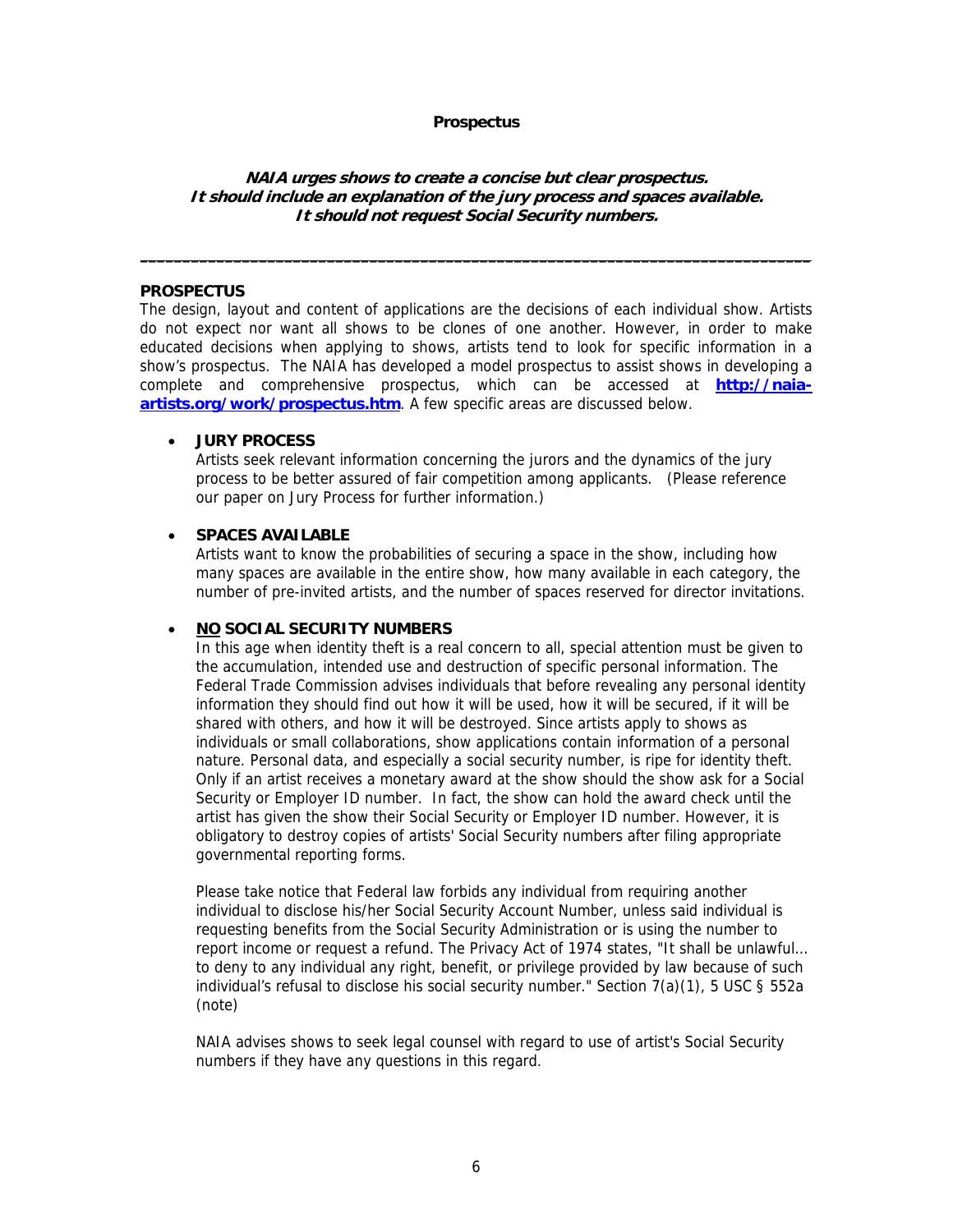# • **DEFINE RULES**

In order for artists to select and apply to those shows which best suit their own business policies, all rules of a show need to be listed and defined in the prospectus.

Your prospectus is often the first information that an artist receives about your show. A clear and concise prospectus is a sign of professionalism that artists notice. The clearer the prospectus is, the more likely an artist is to respond positively and apply with confidence.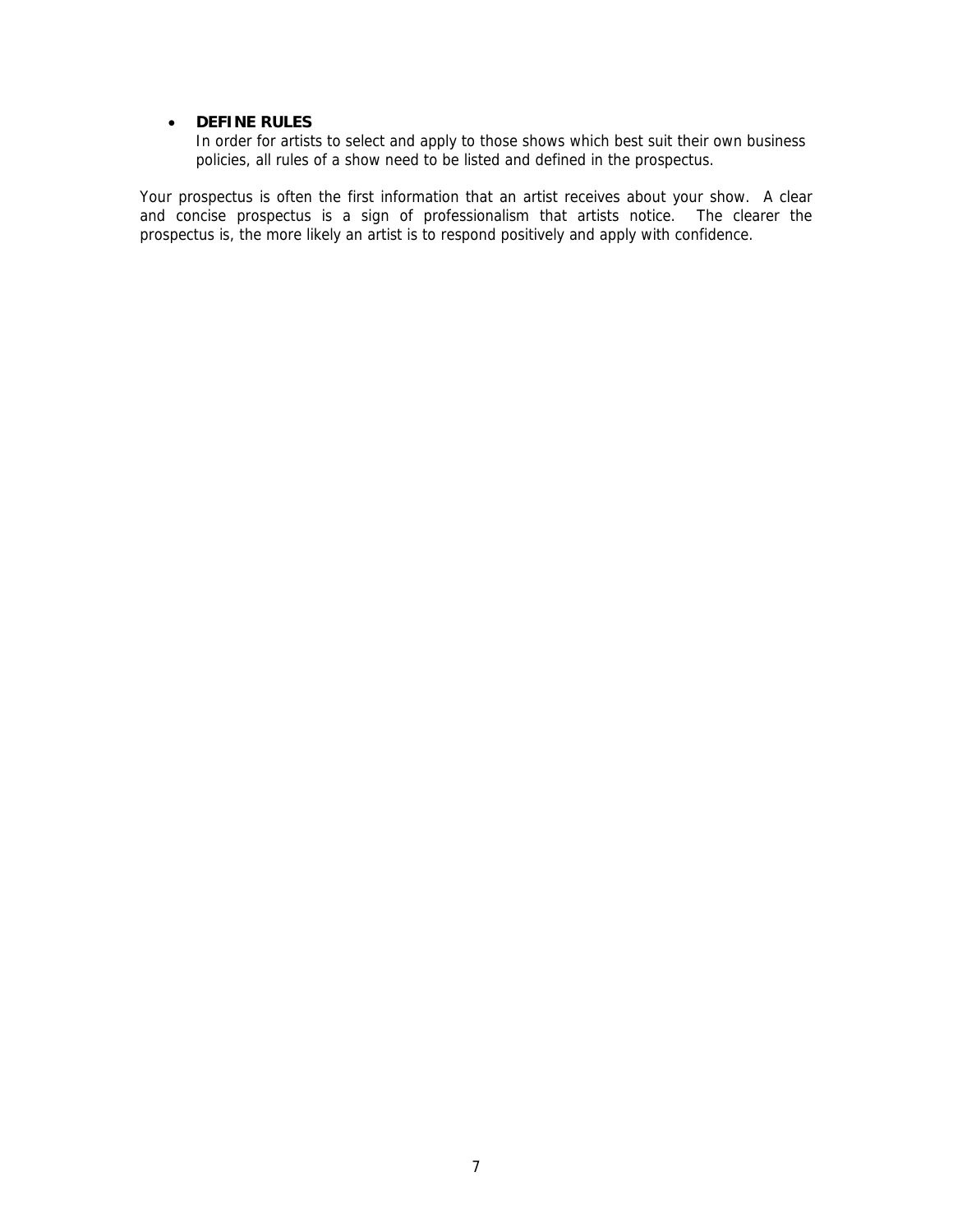#### **Jury Process**

# **The NAIA advocates for a knowledgeable jury panel and a full disclosure of the jury process and practices.**

**\_\_\_\_\_\_\_\_\_\_\_\_\_\_\_\_\_\_\_\_\_\_\_\_\_\_\_\_\_\_\_\_\_\_\_\_\_\_\_\_\_\_\_\_\_\_\_\_\_\_\_\_\_\_\_\_\_\_\_\_\_\_\_\_\_\_\_**

More than any other aspect of the application process, the jury process is the most critical. It is of primary importance to the artist. The jury is the only means outside of invitation by which the artist is able to secure their participation in the show, and thereby gain the ability to sell their work.

The jury process is the key to setting the overall tone of the show by determining its look, its attractiveness to your patron, and ultimately, your show's ongoing reputation with the public and artists alike.

Just as the artist applicant has the responsibility to submit his or her most professional and honest presentation for the show's jury, the show has the responsibility to the artist to insure that the jury process is conducted professionally and employs the highest standards.

The jury application fee is a fee for service -- the service of a jury that gives each artist applicant an equitable and equal chance for invitation -- and is something that should be taken seriously by both parties. The optimal way to provide this equal chance is through a fair and knowledgeable jury, and a clear understanding of how the jury operates. The proper management of the entire process by the Show Director and staff in addition to the mechanical process of judging artwork by projected image is essential in ensuring that each artist's work is given the same fair and thorough examination.

# **Jury Members:**

Foremost in establishing a good jury process is to ensure that selection of the jury members is carefully and thoughtfully done.

A jury panel that is knowledgeable, fair-minded, well versed in a wide range of artistic mediums, and recognizes that the responsibility of a juror includes:

- A broad and well rounded knowledge of art
- An ability to assess art beyond one's own taste
- Integrity
- A non-cynical, open-minded approach to art in general and, in particular, to art, show art and its artists

NAIA advocates that shows disclose the following information to artist applicants about its jurors:

- A listing of the juror's qualifications and credentials on the show prospectus or web site where it is accessible to artists prior to the application deadline
- Disclosing whether members of the jury are working artists who participate in art shows
- Disclosing whether a new jury is impaneled each year, or whether jurors are called back over subsequent years
- Disclosing whether show selection jurors and award jurors are the same individuals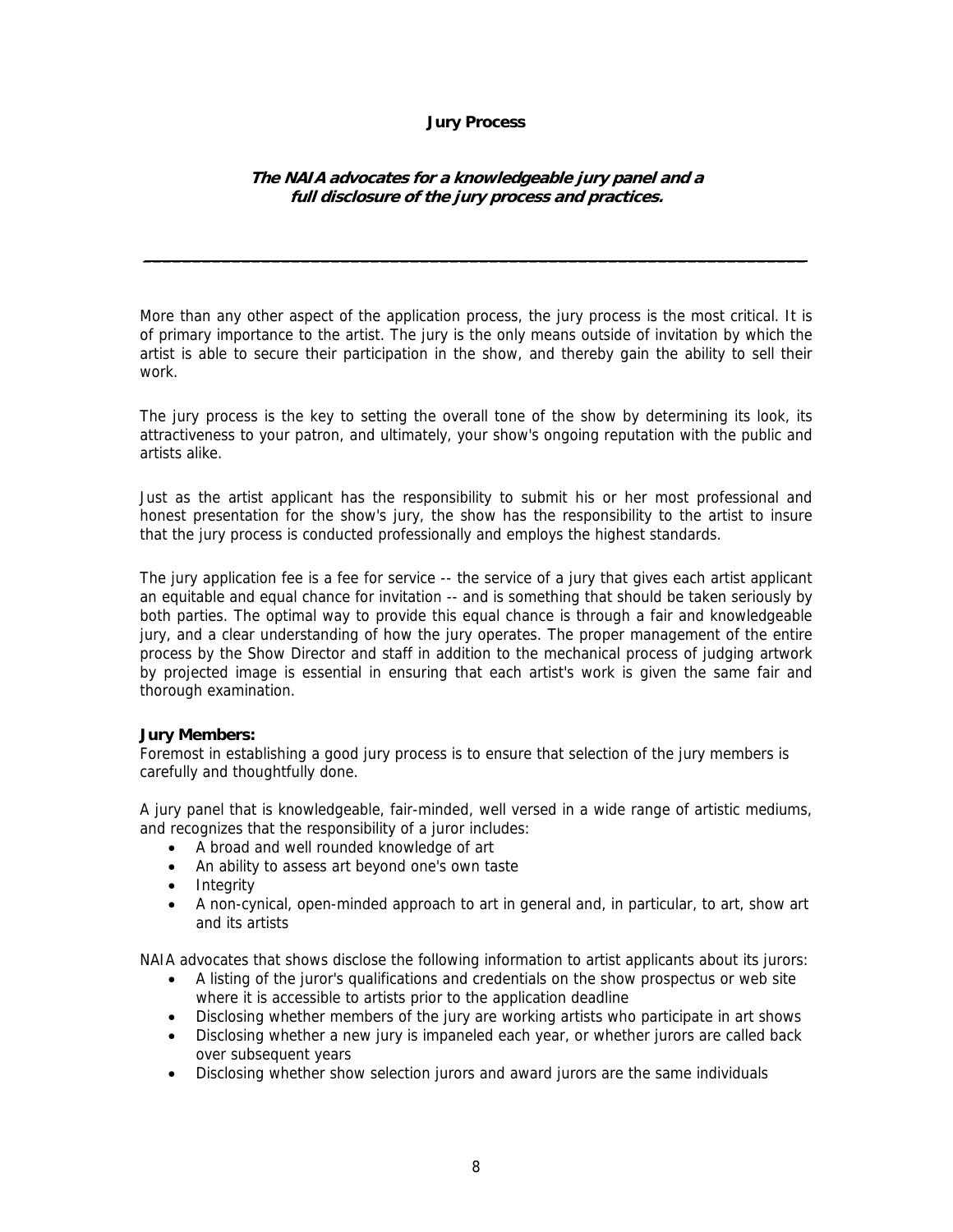# **Jury Process Disclosures:**

Certain standards and essential practices are important to the integrity of the jury process. Shows are urged to communicate the specifics used in their jury process to artists in the application.

- Instructions and criteria the show communicates to the jury for scoring.
	- o The charge to the jury should be understandable and the responsibility of the task clearly stated.
- Specifics as to the use of the booth slide in the jury process.
- The method of image projection (i.e., slides, digital projection, monitor viewing, etc.)
- The order of image projection, and approximate length of time each artist's images are projected
- Whether all jurors will view artists' images together in the same room at the same time
- Whether a Slide Information Statement submitted by artist applicants is read to the jury
- Whether discussion is allowed or the jury is conducted in silence
- The number of spaces available to be filled by jury
- The number of spaces filled by invitation or director's discretion
- The show's policies for artists who are exempt from the jury
- A breakdown of spaces by medium or category
- The process by which artists can be informed of their jury scores, and the relation of the score to the cutoff score for invitation to the show

A well-juried show is a tremendous asset to itself and all who participate. It gives artists the assurance to apply secure in the knowledge that their application will be fairly and thoroughly considered. Just as importantly, the show is secure that it is providing the highest quality exhibition and sale of artwork of which it is capable.

#### **Jury Process Recommendations:**

Historically, the jury process has been wrapped in mystery for the artist since little information about it has been shared. For this reason, the NAIA chooses at this time to advocate only for disclosure. As shows begin to disclose their jury information in accordance with this advocacy, it will present the opportunity for NAIA to conduct a collective analysis with an eye toward developing jury recommendations in the future.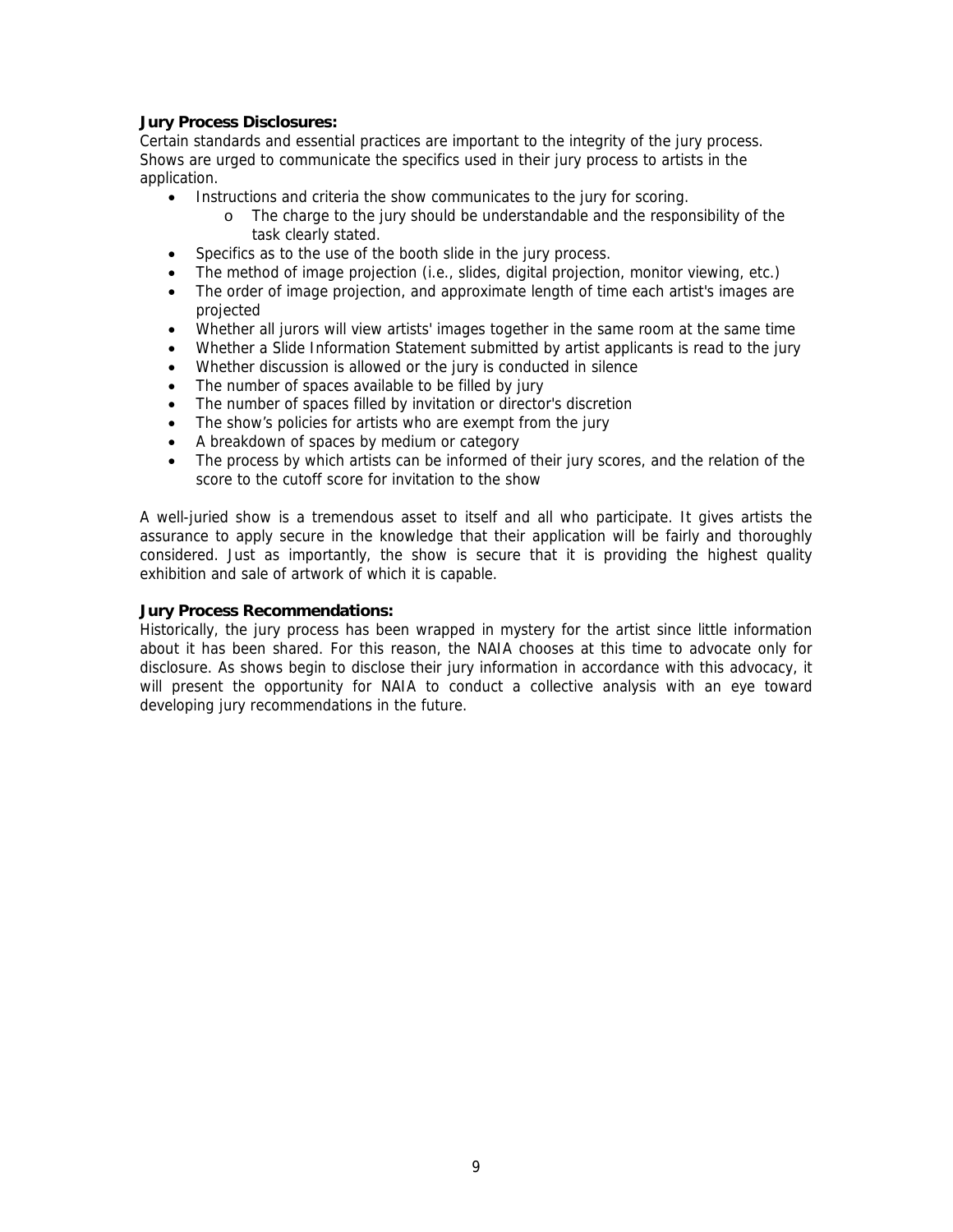## **Image Formatting and Viewing**

# **The NAIA advocates that all shows adopt a standard method for marking slides to enable artist's use of a slide for more than one application, rather than repeatedly re-labeling slides for each show to which they apply.**

# **For any show that chooses to use digital images for jury submission, the NAIA advocates that the show adopt a standard digital image format, to avoid constant re-formatting of jury images and multiple uploads.**

# **NAIA also advocates that shows adopt a standard method for viewing the images so artists can prepare their images correctly for the exact viewing conditions and thus be assured their images are viewed properly.**

**\_\_\_\_\_\_\_\_\_\_\_\_\_\_\_\_\_\_\_\_\_\_\_\_\_\_\_\_\_\_\_\_\_\_\_\_\_\_\_\_\_\_\_\_\_\_\_\_\_\_\_\_\_\_\_\_\_\_\_\_\_\_\_\_\_\_\_**

An **artist's entry into a juried art show** is based upon one overriding factor: a strong presentation of his or her artwork that informs the show's jury in the best manner possible. In these days of strong competition at art shows, artists often turn to professionals to render their images to most accurately represent the artwork under specific viewing conditions. However, to be able to do so, the artist must know ahead of time the exact specifications for how the jury will view the images.

Informing the artist about **viewing specifications** is the responsibility of the art show. Submitting the proper images is the responsibility of the artist. It would be fair to say that if either party falls short, then both parties are hurt. The artist, for lack of good images of their work, may lose an opportunity to participate in a show that they are otherwise well qualified to do. The show may end up with a pool of applicants, and subsequently exhibitors, that reflect the effort, or lack of effort, the show may have made in informing the artists.

#### **Slides**

While technology is shifting to digital images, the NAIA wishes to remind shows that they should not feel pressured to accelerate a move to digital formats. In fact, unless and until a show feels comfortable and conversant in digital processes, it is perfectly acceptable (and preferable to artists) to continue to request slides. Almost every artist still maintains a set of slides.

In order to reduce the burden of an artist needing to continually re-label slides to meet a show's requirements, the NAIA advocates that shows adopt the NAIA "red dot" slide labeling standard, shown here and more fully described on the NAIA web site at http://naia-

artists.org/work/prospectus.htm



To label each slide per NAIA standards, hold image as it would be viewed held up to a light. Your name is at top center, medium at bottom center, a number in the lower right corner to correspond with your slide descriptions on the application, and of course, the red dot in the lower left corner!

#### **Digital Images**

As art shows do move over to digital images, artists are increasingly challenged by the introduction of digital cameras and the various software programs that are taking over what were formally dark room activities. The introduction of these changing technologies implies that entirely new procedures must be utilized both by the artist/craftsperson in preparing the images, as well as the prospective shows when it comes to viewing them.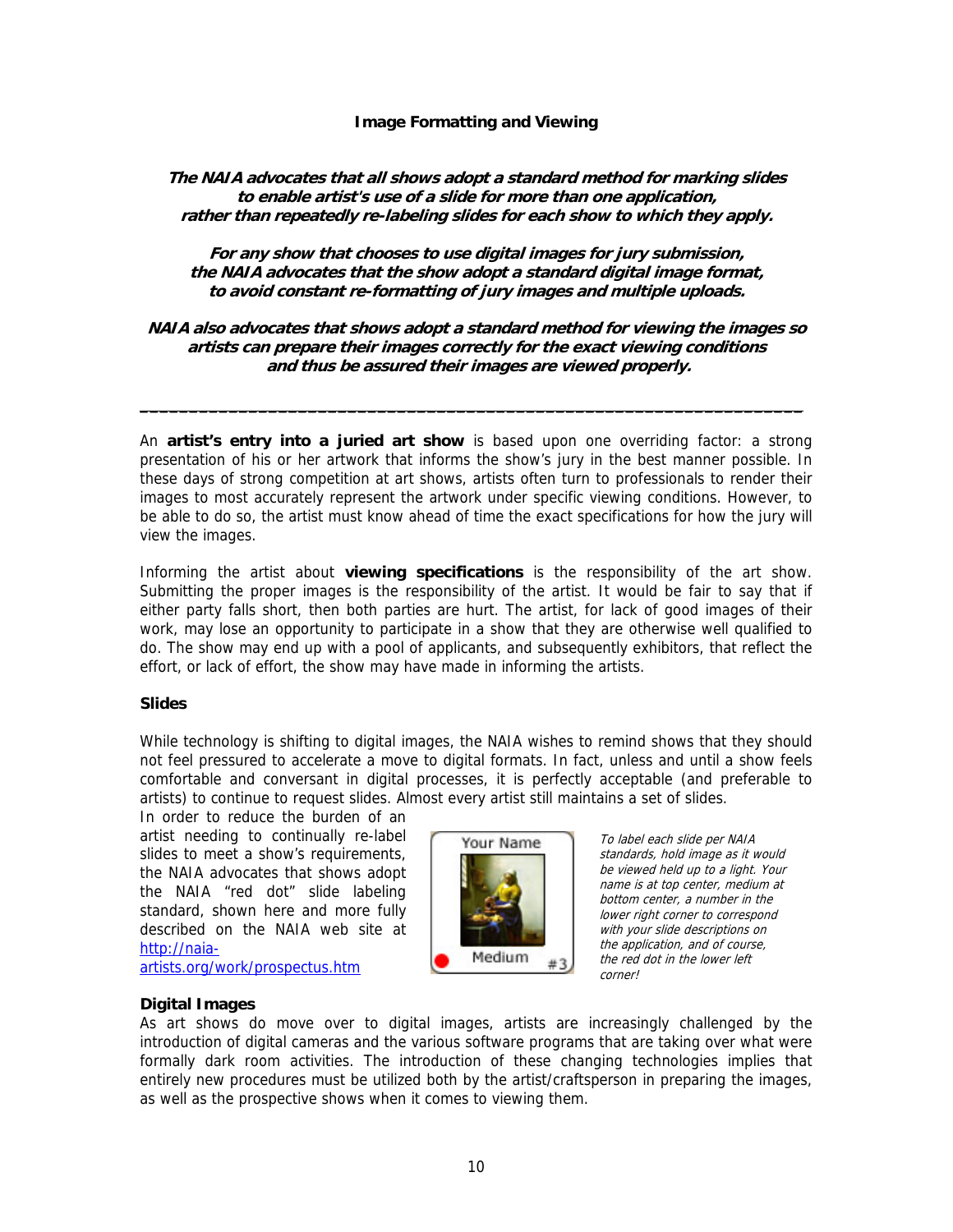The anxiety and false starts may go away with time, but the transition from slides to digital images will not be reversed. Therefore, it is in the interests of both parties -- artists and shows - that there is a clear-cut method that governs these procedures.

The reasons for this are readily apparent. This new technology has been filled with questions, confusion, and anxiety for those wishing to apply to shows, and for shows themselves. Artists must contend with a host of issues including scanning slides of work, resizing images that have been converted electronically, and other formatting issues. Shows that are making the transition from vast piles of slide carousels to organizing data on sophisticated memory card readers or databases are often as equally challenged. Organizing files, and sizing images so that they are projected properly are just two problems which come to mind.

The prerequisite concern of the NAIA is that as shows make the transition from jury by slide to jury by digital image, that they avoid the temptation to develop their own digital formatting requirements without careful research into digital image projection matters and consideration of standard digital formatting specifications already in use by other shows and to which artists are already adapting.

At present there are two highly visible digital formats in use by arts shows. Both of these systems have developed specific formatting requirements, based upon the methods each uses for projection of artist images. As more shows license these systems, more artists are sizing their images to these formats. Whether or not a show chooses to license either of these formats, NAIA urges shows to carefully review their image requirements. In order to reduce confusion, time and additional expense for artists and shows alike, and until such time as another "standard" may be developed, the NAIA advocates that art shows adopt one of these two formats when asking for digital images from artists.

Further information and comparison of these formats can be found at http://naiaartists.org/work/image\_formatting.htm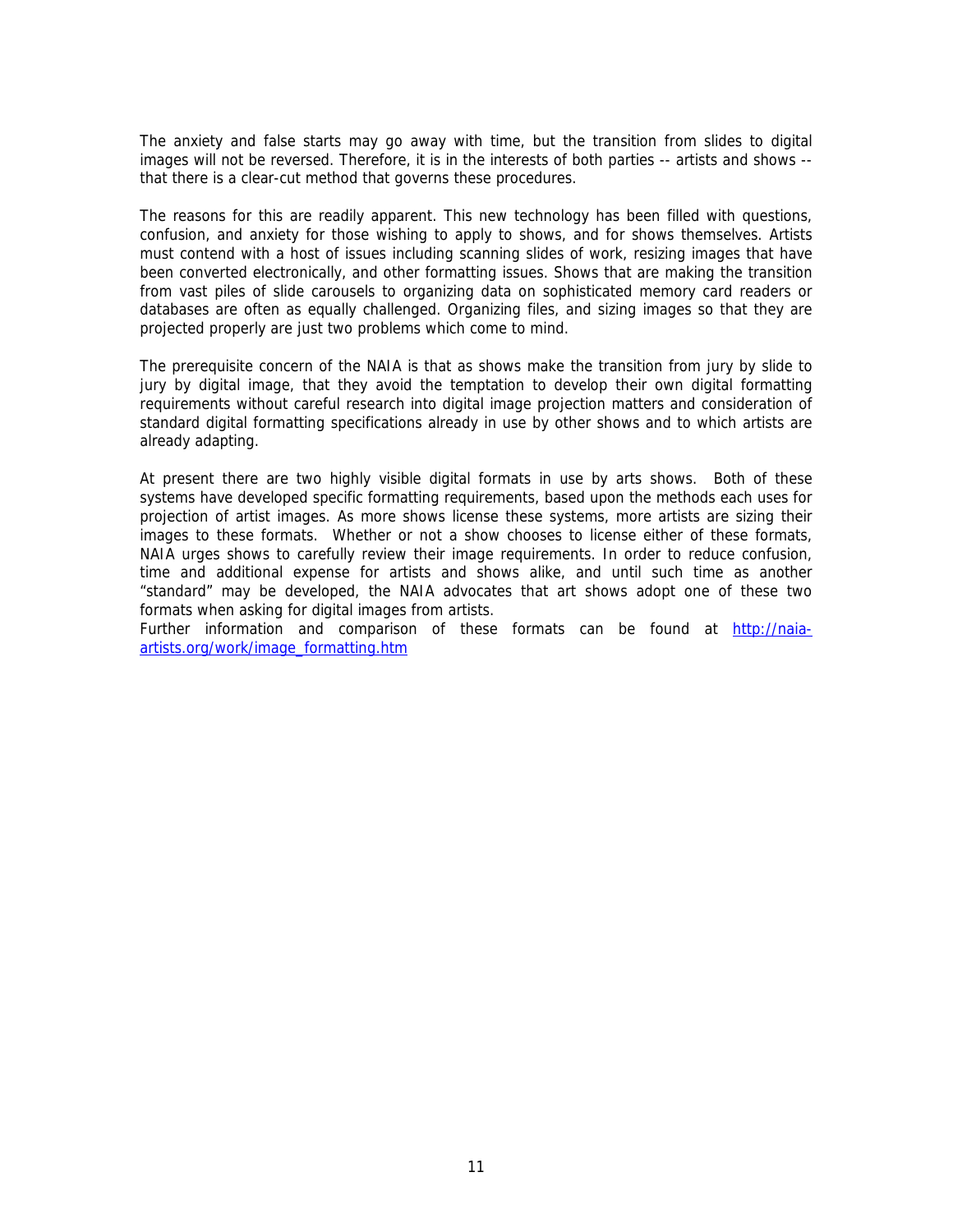#### **Cancellations and Refunds**

## **The NAIA advocates that all shows establish a reasonable period of time during which accepted artists may cancel and receive a booth fee refund. Engaging in the application process should be considered only a commitment to jury; not a commitment to show.**

This is a very important issue for all artists who participate in art shows. A show that considers an application as a commitment to show overlooks the realities of the application process and can create an unnecessary hardship for artists.

 $\_$  . The contribution of the contribution of the contribution of the contribution of  $\mathcal{L}_\text{max}$ 

**The reality for artists** who make their living selling their art at art shows is that they must often apply to more than one show on a given weekend. If acceptance in a show were certain, then artists would choose the show in which they wish to exhibit. This decision would be based on many reasons such as distance, ambiance, etc with the decisive factor normally based on projected sales. Given the uncertainties surrounding the jury process, artists have no way of knowing in advance those shows, if any, in which they may be accepted.

**A financial hardship** may arise when an artist is accepted into more than one show on a weekend. The artist then is faced with the necessity of declining the invitation to exhibit from one or more of these shows. They also face the possibility of losing one or more of the booth fees from those shows with an "acceptance is commitment" policy. This inequity is compounded when the art fair resells the space to an artist from the wait list thereby collecting payment twice for one space at the expense of the first artist.

**A reasonable refund/cancellation policy** acknowledges the needs of the exhibiting artists without placing a difficult burden on shows.

- The majority of artists support a policy that asks for a booth fee due upon acceptance with the application asking for the jury fee only at the time of application. Those artists whose work is accepted into the show are then notified and have a short time period (2 to 4 weeks) to accept or decline the invitation and remit the booth fee. The shows that have this policy in place find it less cumbersome than other methods.
- If the show collects the booth fee at the same time as the jury fee and cashes it upon acceptance, it is then imperative that the show provides a reasonable time, (4 weeks) for the artist to accept the invitation. If the artist declines the invitation within this time period, a 100% refund should be proffered. After this time, a sliding scale of refunds should apply, acknowledging that administrative fees may need to be deducted.

Either of these policies will provide the artists time to hear of their jury status from other shows in order to enable them to choose which invitation, if any, to accept. These policies also give a show ample time to solidify their artist roster months before the show. The shows also would have the advantage of a larger jury pool as the many artists who are in opposition to the "acceptance is a commitment to show" policy will once again enter the jury for the show.

A reasonable refund/cancellation policy will meet the needs of the shows and the artists alike.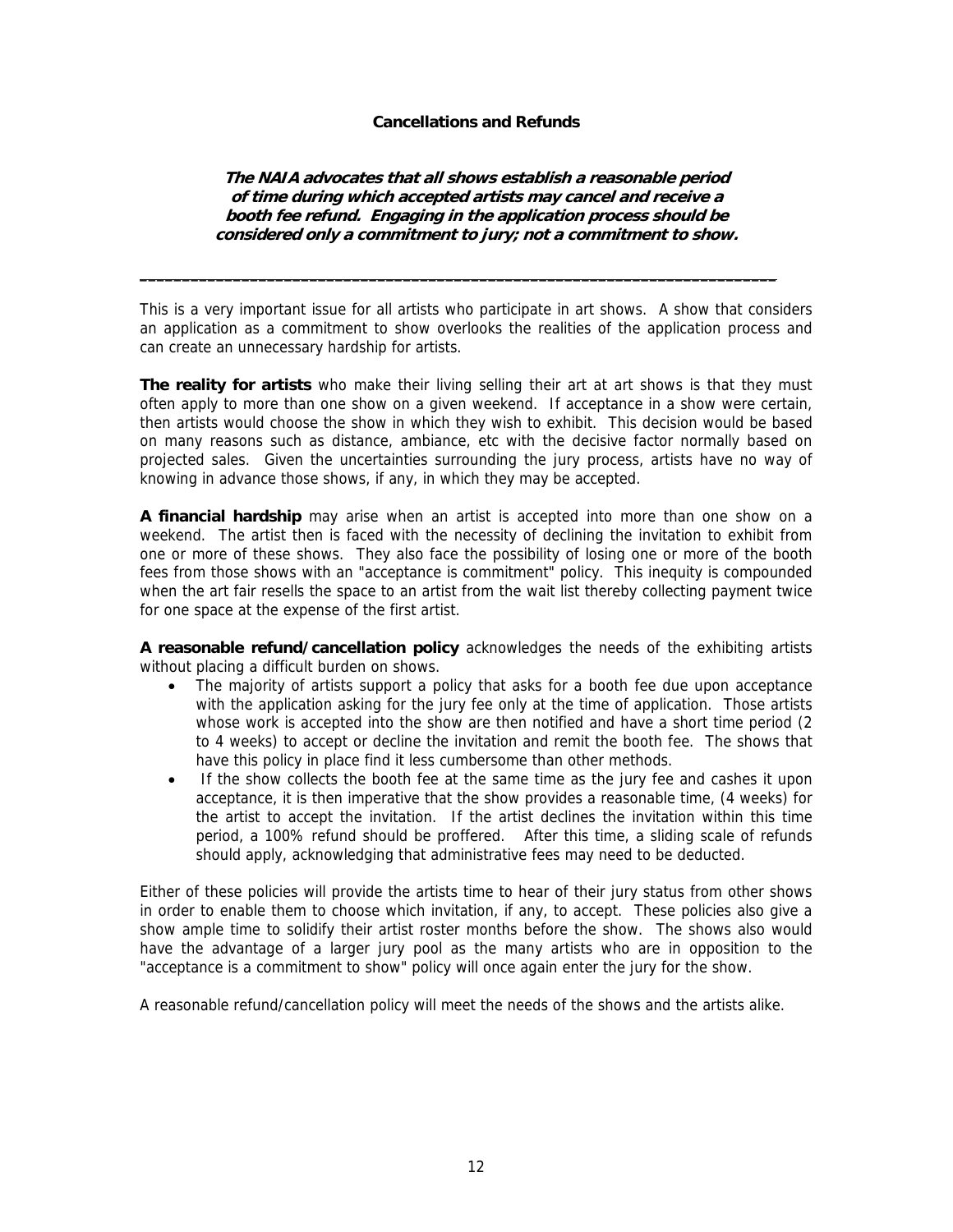#### **Wait List**

#### **The NAIA urges art shows to adopt a clear wait list policy, and state plainly the method by which wait listed artists will be informed of openings in the show.**

\_\_\_\_\_\_\_\_\_\_\_\_\_\_\_\_\_\_\_\_\_\_\_\_\_\_\_\_\_\_\_\_\_\_\_\_\_\_\_\_\_\_\_\_\_\_\_\_\_\_\_\_\_\_\_\_\_\_\_\_\_\_\_\_\_\_\_\_\_\_\_\_\_\_\_

NAIA recognizes that maintaining and using a wait list may add a layer of work for the show, but the benefits far outweigh the extra effort. Many factors could potentially cause artists to cancel. A show without a wait list to draw from may either have noticeable empty spaces or find that their advertising of "150 artists" becomes misleading. More importantly, having a wait list gives another artist a chance to participate in the show.

**Cancellations** may occur for a number of reasons. The great majority of artists who apply to shows look to the shows to make their living. When they make the decision to cancel a show, they do not do so lightly, and it is often for reasons beyond their control or desire. Illness, deaths within a family or other critical family matters, weather-related issues (such as the hurricanes or gas shortages that we experienced in 2005), or unanticipated schedule conflicts occur for artists just as they do for anyone else.

**The issue of "quality of art"** by artists who might end up on the wait list is rarely a problem. When shows look at their cutoff scores for acceptance, they will see many very fine artists that fall just barely under that cutoff. Drawing upon them to fill cancellations will still ensure a high quality show. Establishing a wait list by medium will continue to ensure a balanced show.

**A wait list gives another artist an opportunity to exhibit.** For many artists, selling their work at art shows may be their sole source of income. Offering an open space to the next artist on the wait list may make it possible for that artist to make a mortgage payment, help fund their child's education, or put food on their table.

**Artists** know that if they are **on the wait list**, they have a reasonable chance of being invited to show. There are many **plans that need to be made** to participate in an art fair: lodging, travel, inventory, etc. Artists will make contingent plans if they have an idea they may be able to show. The wait list policy of the individual show will have an impact on these plans.

A reasonable and clear wait list policy will meet the needs of the shows and artists alike.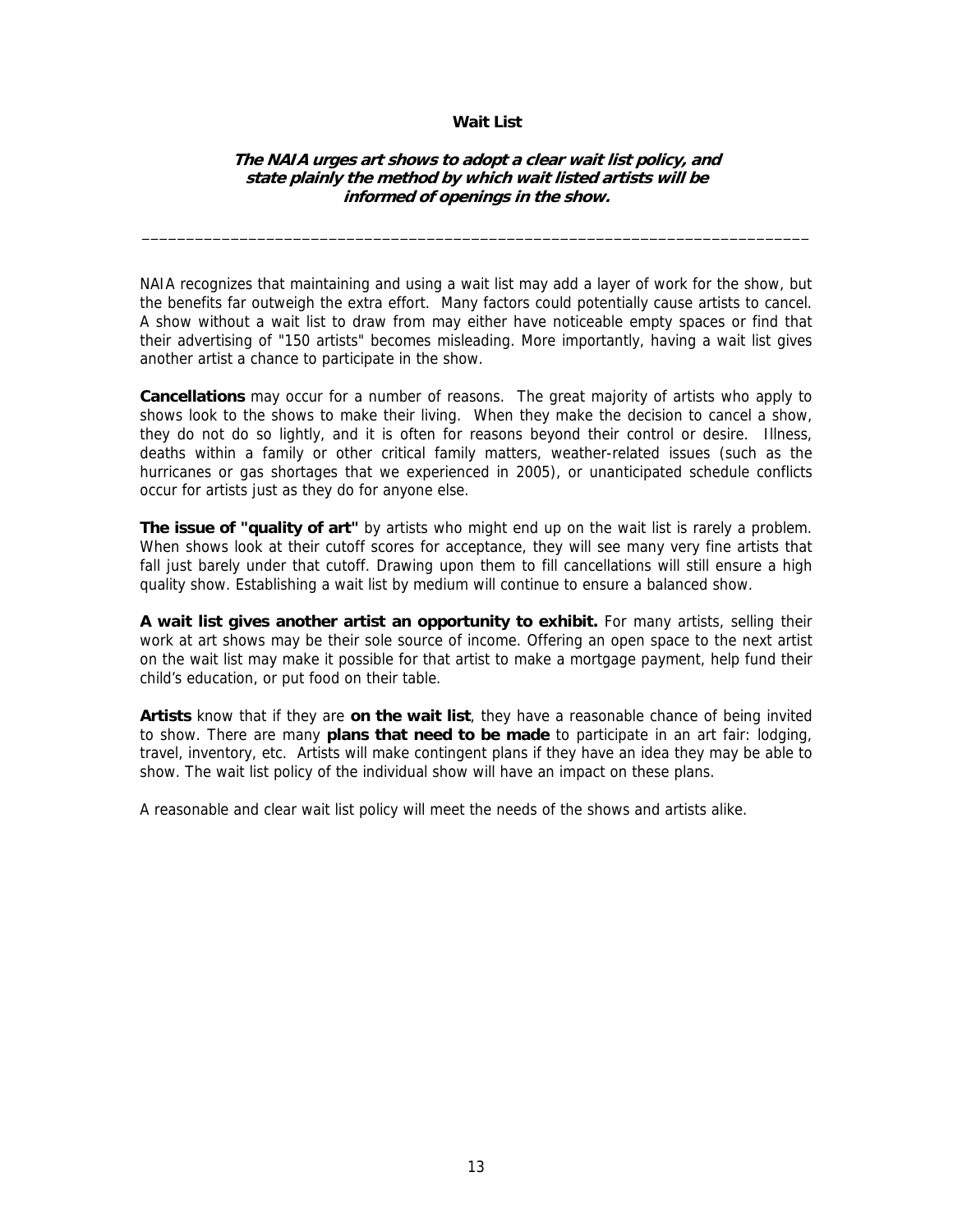#### **Hardship Cancellation**

# **The NAIA advocates that art festivals adopt a policy that addresses artist cancellations due to an emergency or unusual hardship, with clear guidelines for receiving a full or partial refund of fees.**

**Emergencies** can arise in our daily lives in all occupations. A compassionate society recognizes this and makes every effort to meet the needs of all when events occur that adversely affect one's ability to participate in planned events This should extend to hardships that may occasion the need for an artist to withdraw from a show**.** 

 $\_$  , and the set of the set of the set of the set of the set of the set of the set of the set of the set of the set of the set of the set of the set of the set of the set of the set of the set of the set of the set of th

The NAIA advocates that all shows adopt a **hardship policy** that sets clear guidelines as to how an artist may apply for a hardship release. The policy should be in print and included in the prospectus or on the show's website and should also include the requirements of proof that an artist may be requested to submit to support his or her claim of hardship.

The **remedies** for affected artists should also be included in this policy and could include refund of fees upon filling the vacated space from the wait list or re-invitation to shows for a future date.

When an artist cancels a show due to an emergency, it is not a decision that is arrived at casually. The artist realizes that withdrawing from a show means lost income from sales at the show, but at times there is no choice. A hardship policy is a gesture of goodwill that will elevate your show within the artist community as one of compassion that cares about its artists.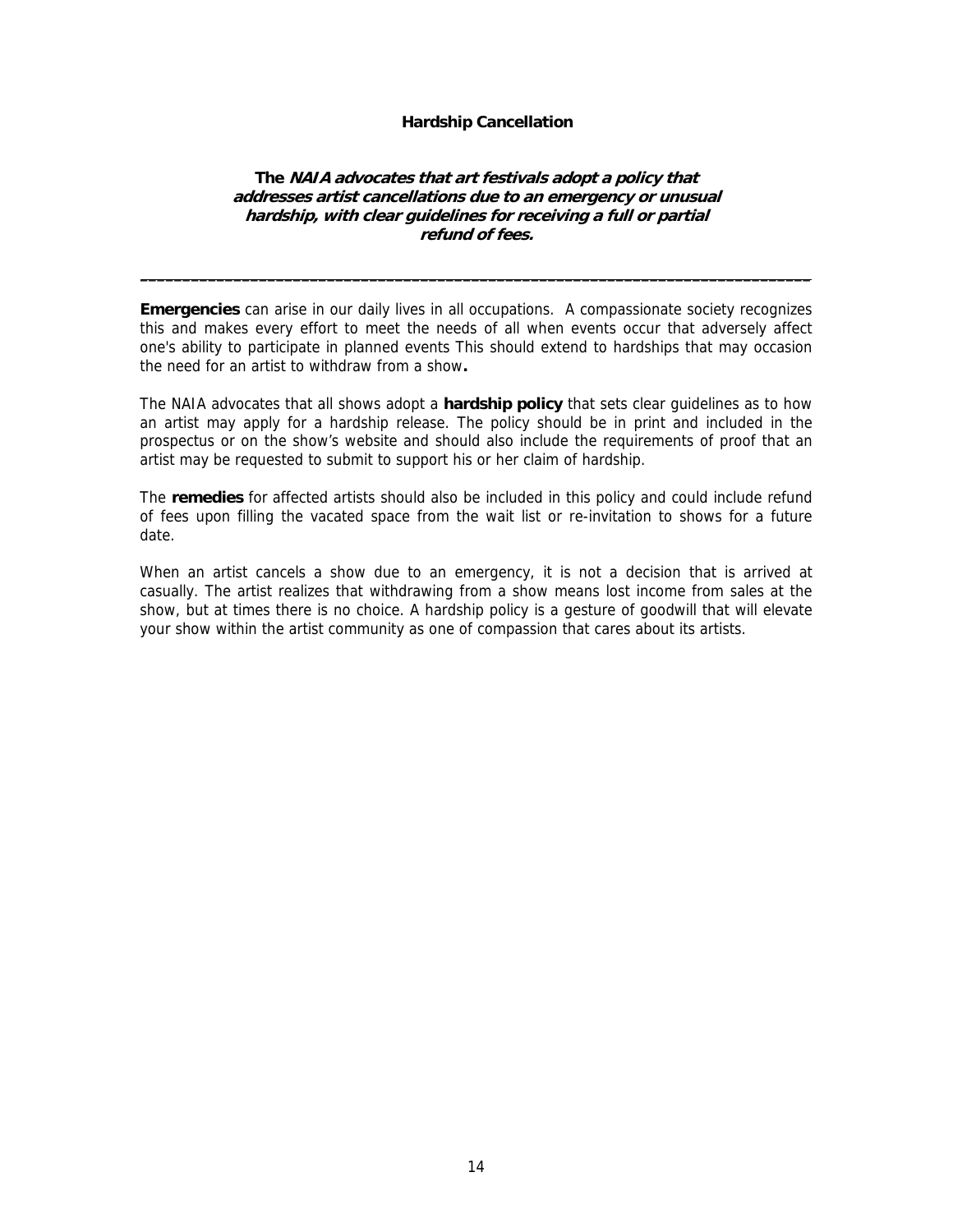#### **Security**

#### **NAIA advocates that 24-hour security be provided at the show site, and to and from parking areas, from the beginning of load-in to the end of load-out. \_\_\_\_\_\_\_\_\_\_\_\_\_\_\_\_\_\_\_\_\_\_\_\_\_\_\_\_\_\_\_\_\_\_\_\_\_\_\_\_\_\_\_\_\_\_\_\_\_\_\_\_\_\_\_\_\_\_\_\_ \_\_\_\_\_\_\_**

**An artist's livelihood is in their booth, and in their vehicle.** They contain thousands of dollars' worth of hand-created artwork that is often one-of-a-kind. Artists who come into town are frequently unfamiliar with the area. Artists must be able to rely upon the shows to insure that they and their work are safe and secure from the time they arrive until the time they leave a show.

During show hours, hundreds of people come through the artist's booth, making it difficult to keep a constant eye on their work while responding to a patron or transacting a sale. At other times, an artist may have to leave their booths for brief periods for bathroom breaks or food runs when booth sitters may not be available.

When an artist zips up their booth at the end of the day and leaves the show site, they **relinquish all control over their booths overnight.** It is often impractical or impossible for artists to remove or physically secure their artwork once the booth has been set up, until the end of the show. Although most jewelers do remove their art at night and hand-carry it to and from their vehicles, **that trip to the parking lot becomes a time when they are particularly vulnerable** to robbery. Additionally, many artists will be carrying their receipts of the day.

Likewise, the chaos of **setup and breakdown** are also vulnerable periods for artists, particularly if the public is not prevented from wandering through the show site during these times. It is difficult for an artist to keep an eye on all of their work while they may be focused on a particular section of their booth, and artists doing shows by themselves may need to leave their work unattended while they park or retrieve their vehicles.

An artist who fears for his or her safety at a show is unlikely to return. 24-hour security is important to your show, your artists and your patrons alike.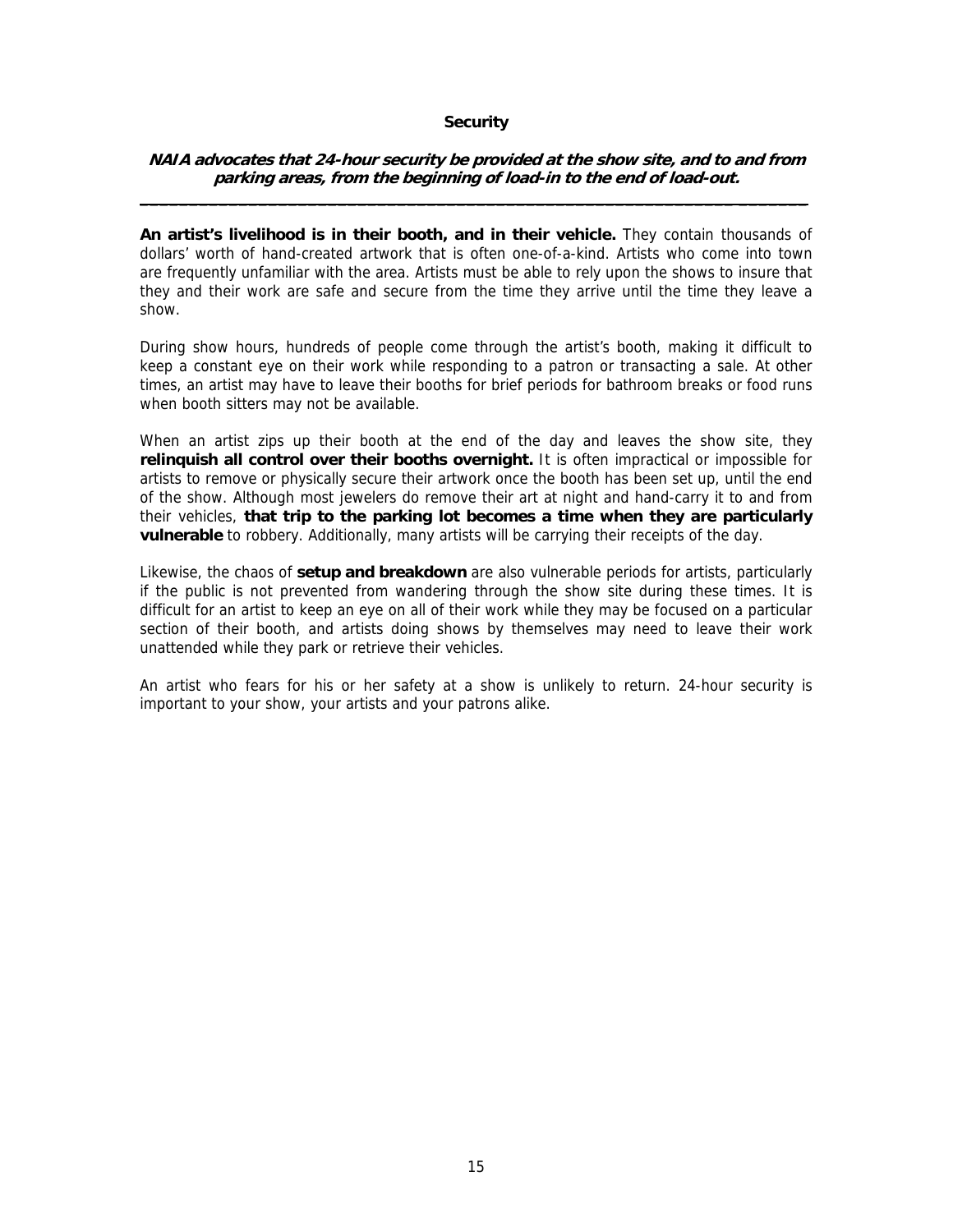# **Load-In/Load-Out**

#### **NAIA advocates that a systemized process for load-in and load-out be implemented. \_\_\_\_\_\_\_\_\_\_\_\_\_\_\_\_\_\_\_\_\_\_\_\_\_\_\_\_\_\_\_\_\_\_\_\_\_\_\_\_\_\_\_\_\_\_\_\_\_\_\_\_\_\_\_\_\_\_\_\_\_\_\_\_\_\_\_**

**Load-in and load-out are particularly sensitive times** for artists. Load-in often happens at the end of a long trip to the show site, when artists are tired and feeling pressed for time. At load-out, artists are eager to get packed up quickly so that they can get on the road toward home and avoid another night of hotel expenses. During both processes, the stress level increases.

By their nature, load in and load out involve a certain amount of chaos as artists jockey their vehicles in close proximity to their booth spaces, and cartons, bins, boxes and tent pieces are spread about. A show that implements a **systemized process** for these times will find that it **minimizes the chaos and stress, and reduces the overall time** needed to complete.

Understandably, the process will need to vary from show to show, and location to location. Shows may wish to consult with their artist advisory committees and public safety professionals, such as a police department's traffic safety officer, to assist in planning. Established plans should be clearly communicated to artists before they head to the show so that they can plan their own arrival schedules to fit into the plan.

A **thoughtfully-organized plan will enhance public safety**, and provide a more pleasant experience for the both the artist and show.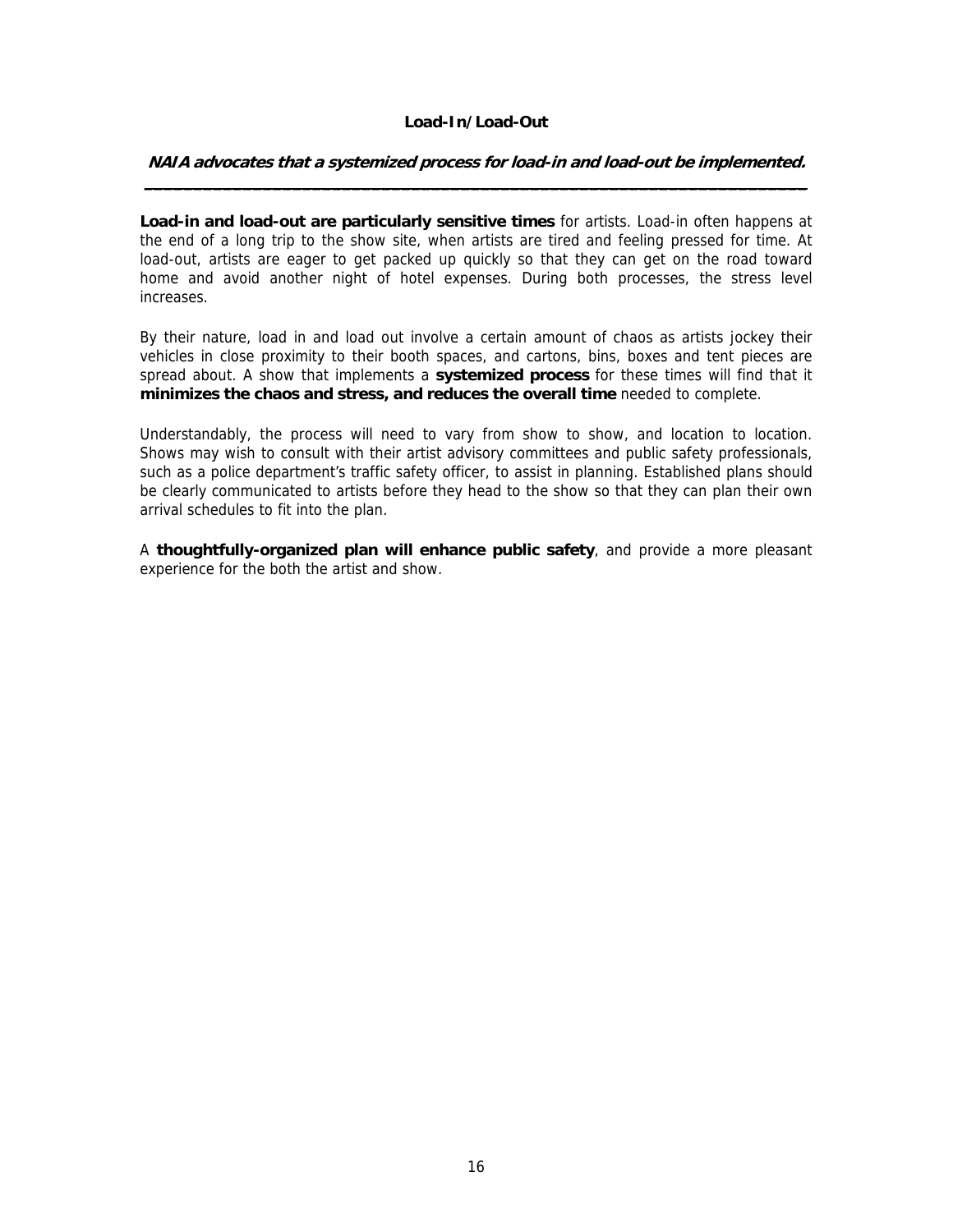#### **Booth Space**

# **NAIA advocates for a minimum 12' x 12' booth space for each artist that is free from obstruction and easily accessible in patrons' traffic flow.**

**\_\_\_\_\_\_\_\_\_\_\_\_\_\_\_\_\_\_\_\_\_\_\_\_\_\_\_\_\_\_\_\_\_\_\_\_\_\_\_\_\_\_\_\_\_\_\_\_\_\_\_\_\_\_\_\_\_\_\_\_\_\_\_\_\_\_\_**

The NAIA advocates for a booth space of at least 12' x 12' that is free from obstruction and easily accessible within the patrons' traffic flow for at least four reasons: safety, storage, appearance, and an equal opportunity for marketing.

#### **Safety:**

While the footprint of a standard artist's booth may be 10'x10', the typical artist attaches the side panels of the booth from the outside of the tent, rather than the inside. A show whose booth layout provides only a 10'x10' space results in booths butting against one another which creates both a significant hardship on the artist trying to set up their booth and raises the possibility of damage occurring to the booth during setup and breakdown when artists try to squeeze between their booth and that of their neighbor. A need for a level surface that is free from obstructions is for the patrons' safety, as much as the artist's, whether on hardscape such as pavement, or softscape such as grass, wood chips or other landscape. Artists often have stands or shelving upon which they place their artwork. Patrons who stroll through a show are looking at the artwork, not the surfaces upon which they are walking. An uneven surface or an obstruction within or near the booths is a danger to all.

#### **Storage:**

When an artist's vehicle is parked some distance from their booth, the need for storage space behind the booth for replacement stock and packing materials increases since they are not able to constantly return to their vehicles for replacements.

#### **Appearance:**

Artists' booths are their retail showrooms and are designed to present the most eyecatching look to the patron. As with most retail establishments, artists need a back storeroom to hold their stock out of sight. A show that provides that space for the artists will insure that the look of the show is more attractive and pleasing to the patron. A behind-the-booth space also gives a more private spot for the artist to transact business with the patron.

**Equal Opportunity for Marketing:** When artists pay equal booth fees, they deserve equal opportunities for marketing. Show layouts should insure that the patron traffic flows easily and logically passes by each artist's booth. Dead ends, congested aisles, separate sections not easily connected with the main show, discourage a patron from visiting those booths not easily reached. Not only do these deny the artist an equal opportunity, but they also inhibit the patron's opportunity to experience the full breadth and scope of the show.

When the patrons can visit with an artist in a comfortable and attractive environment in the artist's booth, the experience is enhanced for all. Happy customers and happy artists make for a successful show.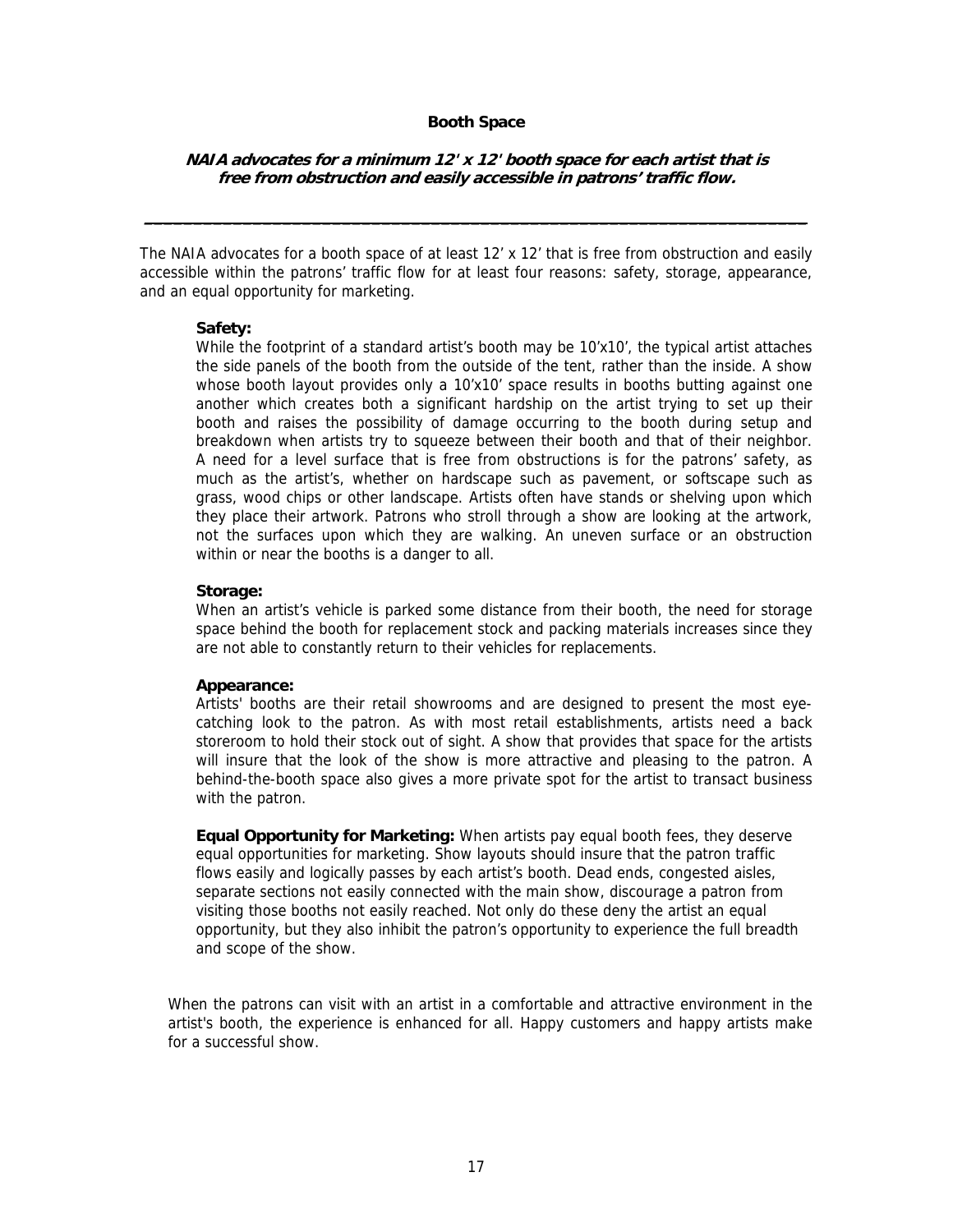# **Parking**

#### **NAIA advocates that free or reasonably priced easily accessible parking be provided for artists' vehicles throughout the duration of the show. \_\_\_\_\_\_\_\_\_\_\_\_\_\_\_\_\_\_\_\_\_\_\_\_\_\_\_\_\_\_\_\_\_\_\_\_\_\_\_\_\_\_\_\_\_\_\_\_\_\_\_\_\_\_\_\_\_\_\_\_**

When artists come to a show, they are often driving to unfamiliar places. Before they can even begin to set up their booths they need to have **a place to park their vehicles that they know is safe and secure** since it contains all the elements of their livelihood: artwork, booth, display panels and stands, tools and credit card equipment. Artists with large or tall vehicles, or who pull small trailers, require extra space to safely maneuver their vehicles.

Throughout the show, artists often have a need to return to their vehicles to replenish stock, or in the event of a severe weather event, to be able to move quickly to protect their artwork.

NAIA urges shows to make every reasonable effort to provide workable parking for all artists, just as they may do for their sponsors, food vendors or others**.**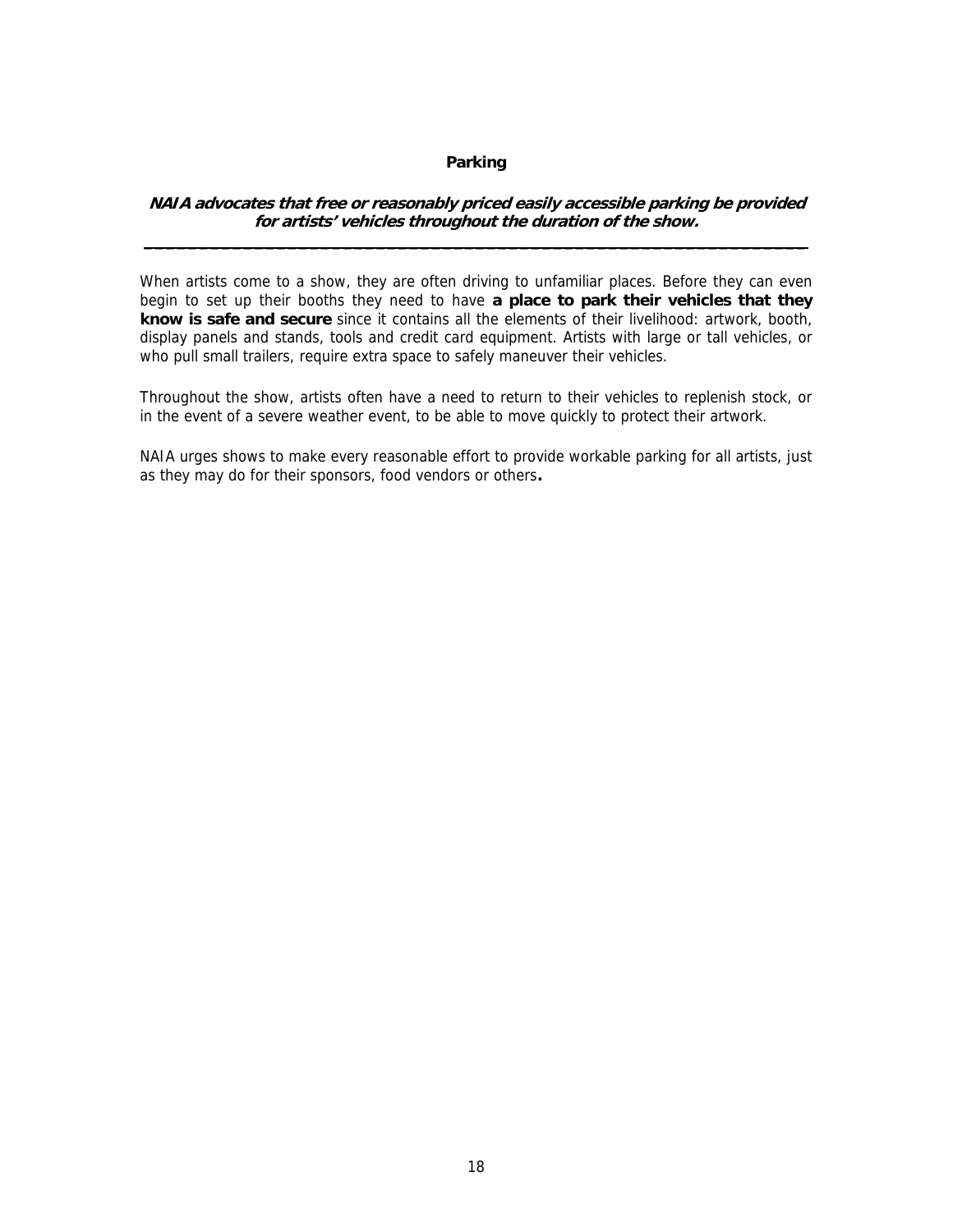#### **ADA Accommodations**

**The NAIA urges all shows to be aware of the requirements of the Americans with Disabilities Act as it may pertain to accessibility by artists and patrons with disabilities. Further, the NAIA advocates that all shows make such reasonable accommodations as will permit artists with disabilities to participate as exhibitors in the show.** 

The NAIA advocates that all art fairs conform to the Americans with Disabilities Act (ADA) as well as their own State and local ADA, making all areas of the fair, including booth spaces, restroom facilities, and parking accessible to all artists and patrons with disabilities. Shows are urged to make adjustments so that artists with disabilities are able to participate in their show.

**\_\_\_\_\_\_\_\_\_\_\_\_\_\_\_\_\_\_\_\_\_\_\_\_\_\_\_\_\_\_\_\_\_\_\_\_\_\_\_\_\_\_\_\_\_\_\_\_\_\_\_\_\_\_\_\_\_\_\_\_\_\_\_\_\_\_\_**

Often by making just a few changes, a show can be accessible to those artists with disabilities. Providing accessible parking, having at least a few booth spaces that an artist can drive to for loading and unloading, and that are accessible for wheelchair users, locating restroom facilities close by with handicapped accessibility are some reasonable accommodations shows can make. A show that is accessible welcomes the talents of artists with disabilities who may not otherwise be able to participate.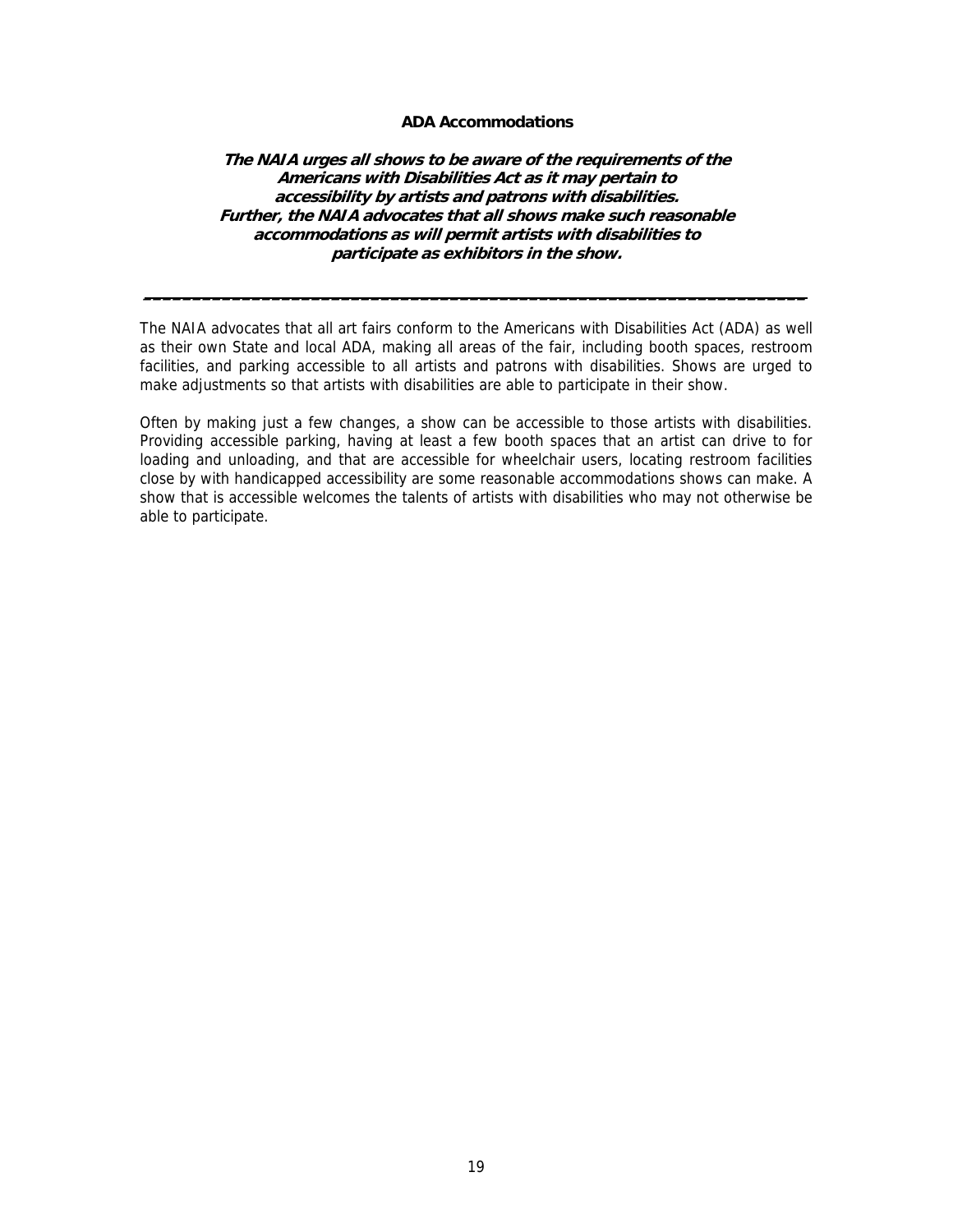#### **Proxies**

## **The NAIA encourages shows to require accepted artists to appear in person for the entire show. The NAIA advocates that proxies at shows be prohibited except in the most extenuating of circumstances.**

**\_\_\_\_\_\_\_\_\_\_\_\_\_\_\_\_\_\_\_\_\_\_\_\_\_\_\_\_\_\_\_\_\_\_\_\_\_\_\_\_\_\_\_\_\_\_\_\_\_\_\_\_\_\_\_\_\_\_\_\_\_\_\_\_\_\_\_** 

Many if not all art/craft shows began with the idea of enhancing community life. Most exhibitors therefore were local persons who lived and worked in the community or surrounding area. Often their particular artistic talent was little known, overlooked, or undervalued. They had very few avenues available to them for displaying their art in a public setting. The beginnings of various art and craft shows became a vehicle by which artists could gain recognition for their achievements as well as earn money for their work. The implementation of these shows soon became a source of community pride.

The **unique contribution** which an art/craft show and its respective exhibitors bring to the marketing place, and the community which they serve centers around the fact that prospective buyers get to meet the artist/craftsperson - the producer of the work being displayed in situ. These encounters usually provide 'added value' to the buying experience. This type of buying experience stands out in the face of, or in contradistinction to, an increasingly depersonalized and fragmented market place. It would be unfair if proxies were able to sell the work of an artist in lieu of artists who are willing and able to represent their work in person. An additional risk associated with permitting proxies is the fact that this may introduce buy-sell work into a show.

It is essential that these traditions, that have been around for over 40 years and are at the heart of community based art and craft shows, not be abandoned. The requirement should be that artists/craftspeople are juried into a show be there in attendance in order to represent their work.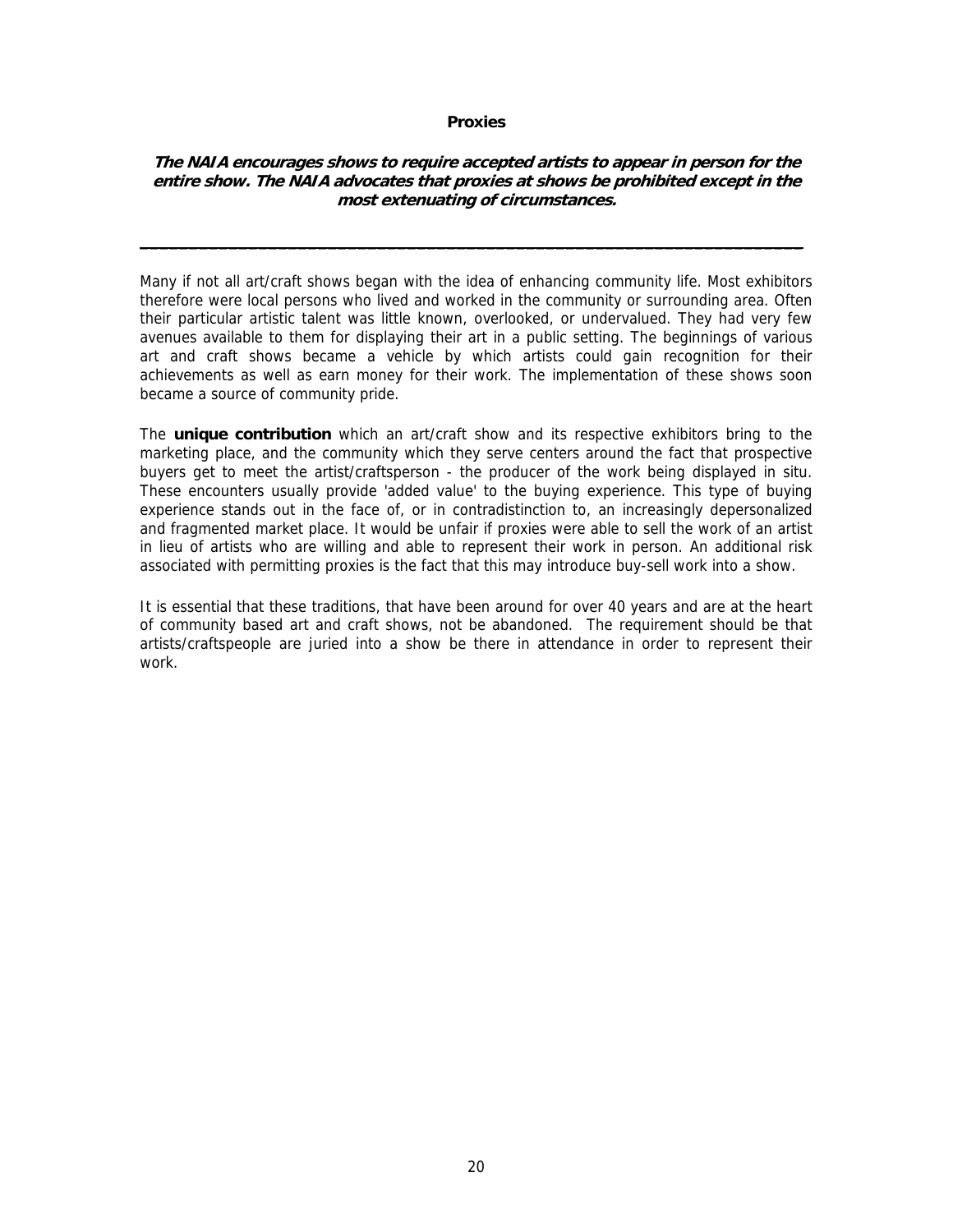#### **Rule Enforcement**

# **The NAIA advocates that an art show's rules for artists be clear and readily accessible. A show's stature will be enhanced by fairly and consistently applying the rules.**

**\_\_\_\_\_\_\_\_\_\_\_\_\_\_\_\_\_\_\_\_\_\_\_\_\_\_\_\_\_\_\_\_\_\_\_\_\_\_\_\_\_\_\_\_\_\_\_\_\_\_\_\_\_\_\_\_\_\_\_\_ \_\_\_\_\_\_\_**

Artists/craftspeople who exhibit at art & craft events in the main, honor their profession by creating work that comes from their hand. In those few instances in which an exhibitor is in violation of one rule or another, it is incumbent on the administrative arm of the show to take an action. Whatever action is taken needs to be spelled out in the application and/or prospectus. Therefore, it is recommended that in advance of the show, artists/craftspeople receive all relevant materials that have to do with how the show is governed.

It is understood that an **inequity** exists in a situation in which the rules of a show are not enforced uniformly. This often comes about because of several things:

- The rules are not clearly explicated
- The administrative arm of the show is not familiar with the rules
- No vehicle exists for overseeing whether or not there is universal compliance with respect to the rules.

It is likely that the **reputation of a show** will suffer if these issues are ignored. This may happen in several ways:

- Exhibitors who take their art/craft seriously may become indignant and refuse to exhibit at the event again.
- Prospective exhibitors involved in buy-sell or some other rule infraction may increase in numbers at a particular show in which the rules are not enforced.
- An atmosphere of cynicism may arise if artists/craftspeople sense they are not being treated fairly or believe that the rules do not apply to all exhibitors uniformly.

In conclusion, the vast majority of artists will comply with the rules that a show has formulated if they are viewed as clear in their meaning; there is feeling that they are fair; and there is a method in place for enforcing them uniformly.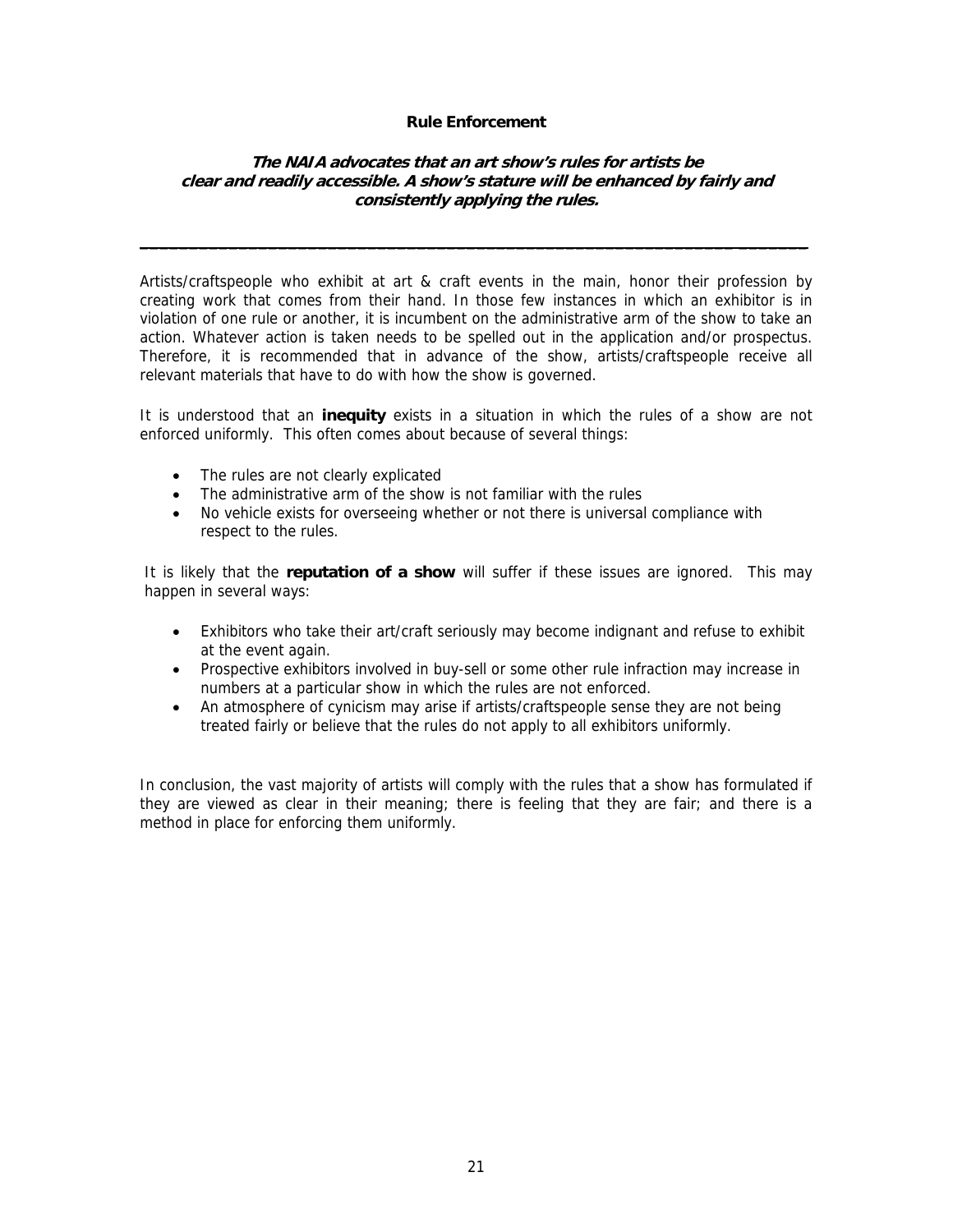# **Copyright**

#### **The NAIA reminds shows that artists hold copyrights on their images. Shows should be aware that the use of artists' images beyond any permission specifically granted by the artist is subject to the copyright laws of the United States.**

**\_\_\_\_\_\_\_\_\_\_\_\_\_\_\_\_\_\_\_\_\_\_\_\_\_\_\_\_\_\_\_\_\_\_\_\_\_\_\_\_\_\_\_\_\_\_\_\_\_\_\_\_\_\_\_\_\_\_\_\_\_\_\_\_\_\_\_**

Shows are obliged to adhere to all copyright laws that protect images of artists' artwork. This includes posting the copyright symbol and artist name immediately next to published images of artwork. Use of artists' images, such as on the prospectus, program, brochure, website, newspaper and other media including advertising, may be subject to copyright regulations. If a show has any questions concerning acceptable usage of copyrighted images outside the jury process, NAIA encourages the show to seek legal counsel.